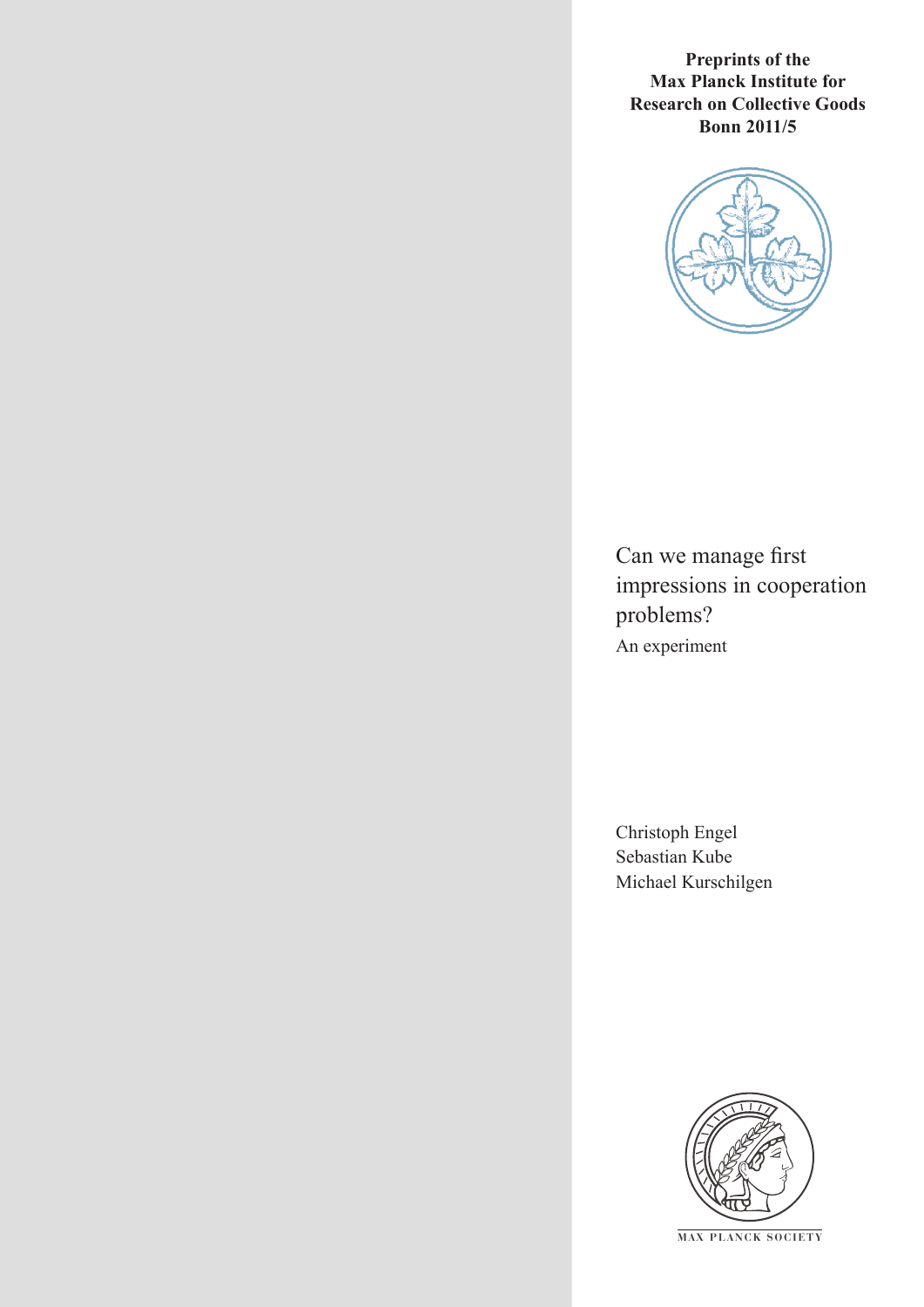

# **Can we manage first impressions in cooperation problems?**

**An experiment**

Christoph Engel / Sebastian Kube / Michael Kurschilgen

March 2011

this version May 2014

Max Planck Institute for Research on Collective Goods, Kurt-Schumacher-Str. 10, D-53113 Bonn http://www.coll.mpg.de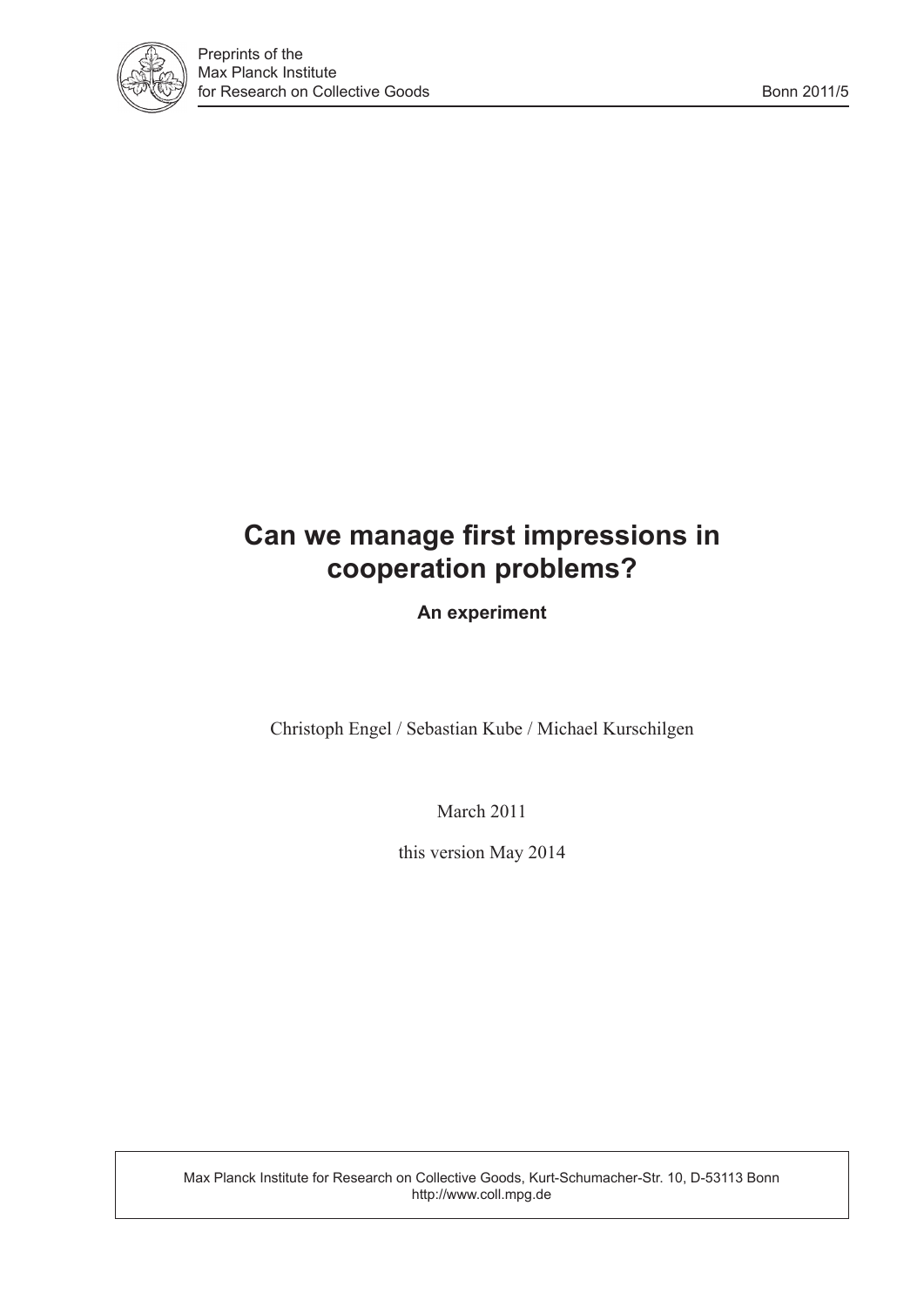### **Can we manage first impressions in cooperation problems?**

**An Experiment** 

**Christoph Engel Sebastian Kube Michael Kurschilgen** 

#### **Abstract**

We study how cooperative behavior reacts to selective (favorable or unfavorable) pre-play information about the cooperativeness of other, unrelated groups within an experimental framework that is sufficiently rich for conflicting behavioral norms to emerge. We find that cooperation crucially depends on pre-play information, coinciding with a change in initial beliefs. Over time, behavior within both types of groups becomes increasingly homogeneous, indicating the formation of two rather different social norms, depending on whether pre-play information was favorable or unfavorable. In addition, we find unfavorable information to substantially reduce the effectiveness of peer punishment. For these differences to emerge it is immaterial whether each member or only one member of a four-person group receives the pre-play information.

*JEL:* C90, D63, H41

*Keywords:* Cooperation, Effectiveness of Sanctions, Information, Expectations, Norms, Experiment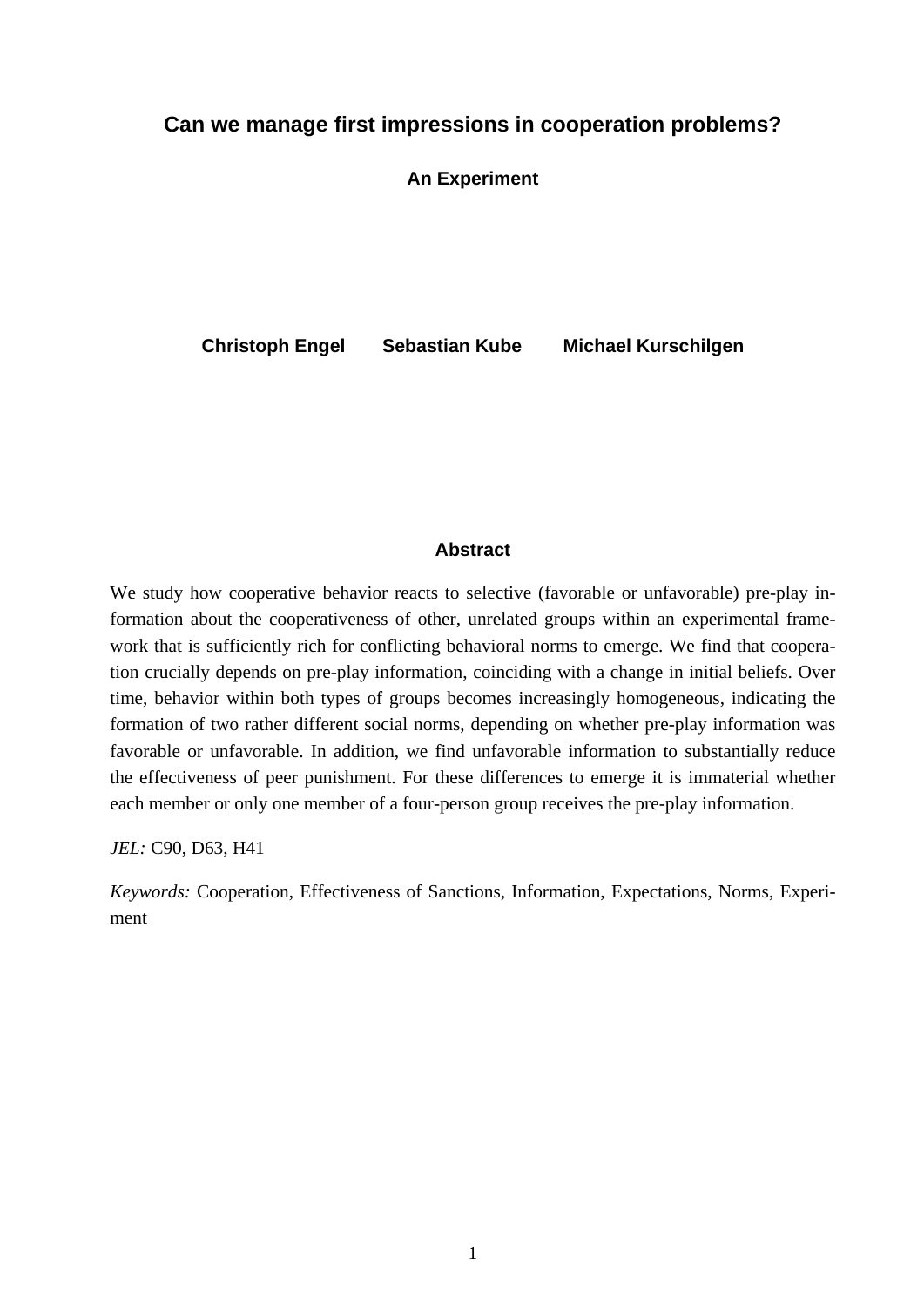### **1. Introduction**

Cooperation problems are at the heart of many everyday situations. For example, when it comes to protecting the environment, defending one's country, generating new knowledge, joining a political party, extending the infrastructure, or exploiting the opposite market side, agents face a social dilemma. Jointly they are best off if everyone contributes her fair share. But individually, free-riding on others' efforts yields the highest payoff. A large number of theoretical and empirical papers have explored how people should be expected to and how they actually do behave in such situations. Many empirical contributions make use of laboratory experiments where subjects participate in a prisoners' dilemma or in a public-good game. Absent institutional interventions like punishment (Fehr and Gächter 2000a), contributions are heterogeneous in the beginning, but average cooperation quickly declines and most participants free-ride in the end (e.g. Andreoni 1988). These results have been stress-tested extensively, e.g., with respect to anonymity (Andreoni and Petrie 2004), culture (Herrmann et al. 2008), group size (Isaac et al. 1994), efficiency (Glöckner et al. 2010), or framing (Goerg and Walkowitz 2010). Interventions that mitigate the dilemma are not easily designed. Effective interventions tend to be heavy-handed, often altering the incentive structure of the game such that free-riding is not in an individual's selfinterest any more (e.g. Falkinger et al. 2000, Fehr and Gächter 2002, Glöckner et al. 2010, Gürerk et al. 2006, Ostrom et al. 1992). In this paper, we propose a very simple and light-handed mechanism and test its effectiveness by using laboratory experiments.

Our mechanism is based on an observation that has previously been made in public-goods experiments, namely that (initial) group composition and initial cooperation rates significantly affect the future development of cooperation rates in a particular group (Burlando and Guala 2005, Engel et al. 2014, Gächter and Thöni 2007). A likely reason for this behavioral pattern is provided by the influential concept of reciprocity and conditional cooperation (Dufwenberg and Kirchsteiger 2004, Falk and Fischbacher 2006, Fischbacher and Gächter 2010, Fischbacher et al. 2001). If persons are sensitive to the behavior of other group members, those groups who cooperate little in the beginning will become even less cooperative over time, while groups with substantial cooperation in the beginning are able to sustain cooperation over time. This suggests that outsiders might be able to moderate cooperation by manipulating experiences. Our mechanism is even less invasive in that it is confined to the first impressions subjects happen to make. More precisely, the idea is to moderate initial beliefs by providing participants with selective information about behavior in other, unrelated, groups. Arguably this information affects initial beliefs about others' behavior, which in turn changes how I myself behave initially. A virtuous (or vicious, depending on the kind of information that is provided) cycle starts: our manipulation affects cooperativeness in the beginning, which in turn affects cooperativeness later on.

Our intervention idea is in the spirit of James Q. Wilson's Broken Windows Theory (Wilson and Kelling 1982) which is based on the work of American psychologist Philip Zimbardo. In 1969, Zimbardo abandoned two identical cars in two different locations: the Bronx, NYC and Palo Alto, California. "The license plates of both cars were removed and the hoods opened to provide the necessary releaser signals" (Zimbardo 1969). In the Bronx, the abandoned car was stripped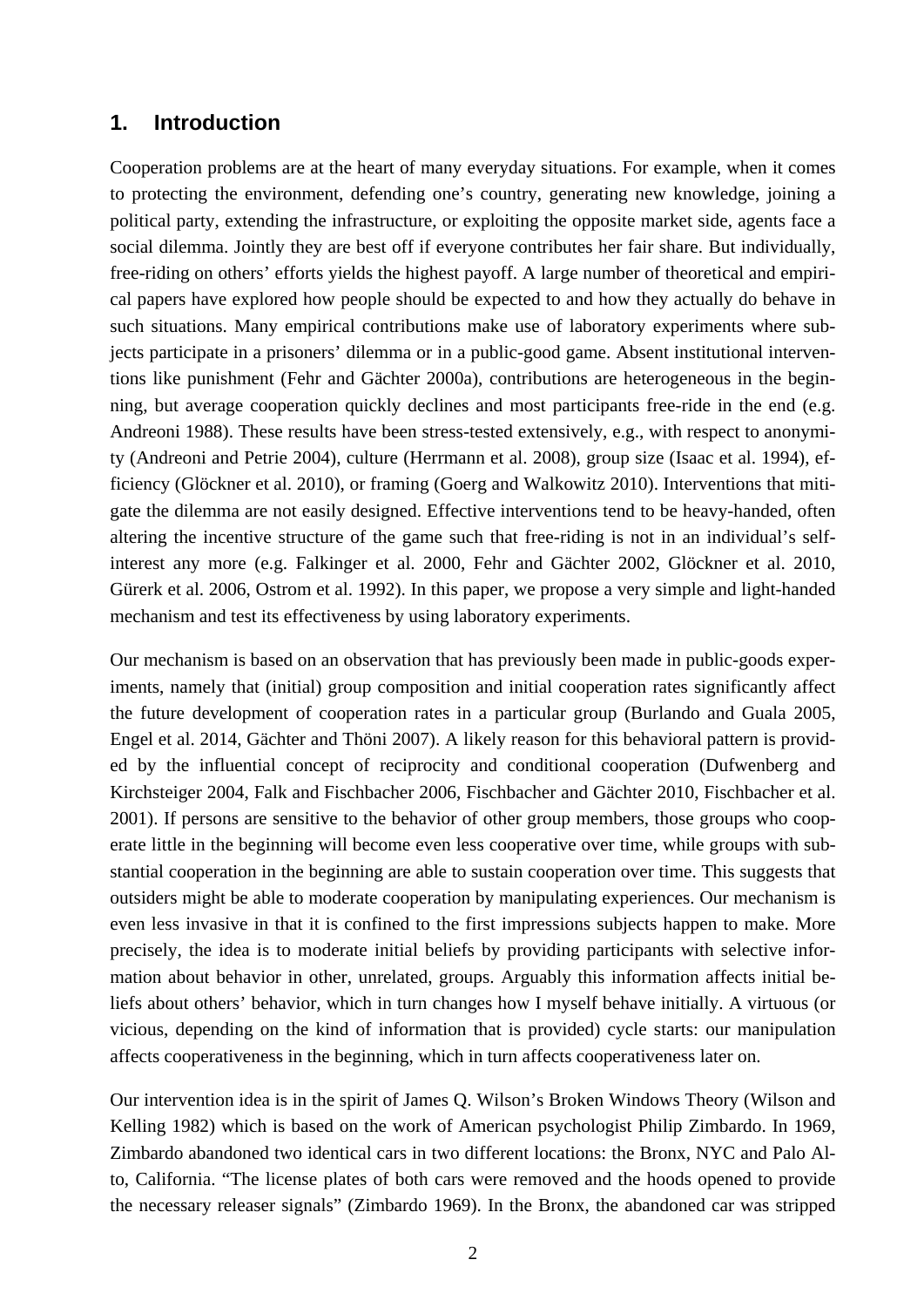and demolished after only 26 hours, the result of 23 separate incidents of vandalism. In contrast, the car in Palo Alto still sat unmolested after the course of an entire week. Zimbardo then decided to provide an example of vandalism to the affluent and seemingly non-violent neighborhood of Palo Alto. So he and two graduate students of his took a sledgehammer and started bashing the car. After they had taken the first blow, observers shouted encouragement and finally joined in the vandalism, until the car was completely wrecked (Zimbardo and Ebbesen 1969).

In order to clearly identify the short- and long-run effects of our intervention, we run laboratory experiments, which have the benefit of providing a sufficient degree of control over the environment. The environment that we use has been prominent lately to study social dilemmas and cooperation problems. It is a complex public-good game with decentralized sanctions (Fehr and Gächter 2000a) and counter-punishment opportunities (Nikiforakis 2008). We have chosen this rich paradigm, since it mimics several potentially important features available in natural environments. Moreover, it is sufficiently complex, so that conflicting behavioral norms might emerge. We expect belief manipulations to be particularly effective if the situation lends itself to competing expectations: participants might be optimistic since there is a sanction mechanism which could keep those tempted to freeride in check; or they might be pessimistic since those receiving a sanction have power to strike back which might deter punishment. We attempt to affect beliefs the following way: prior to making their first contribution decision in the game, we provide subjects with selected data from previous experiments. The information that we give is either favorable for cooperation (treatment FAV) or unfavorable (treatment UNFAV).

Initial cooperation rates between FAV and UNFAV differ substantially. The difference appears to be largely driven by initial beliefs, which in turn are highly susceptible to pre-play information. The difference does not narrow over time. Instead, the selective pre-play information presented to subjects appears to establish two distinct and robust norms of behavior, as evidenced by an increasing degree of behavioral homogeneity over time. Moreover, the difference in punishment patterns between the two treatments suggests that pre-play information not only affects subject's behavioral expectations ("how will others behave") but also their normative expectations ("how should one rightfully behave"). In FAV, a person who is sanctioned reacts immediately by substantially raising her contribution. This beneficial effect of sanctions almost disappears in UNFAV. Strikingly, a similar effect, both in terms of contributions and effectiveness of sanctions, is achieved when only one out of four group members receives either the positive (treatment 1FAV) or the negative (treatment 1UNFAV) information.

The next section embeds our study into the existing literature. Subsequently, we explain the design of the experiment. Section 4 presents and discusses the experimental results. Section 5 reports some additional treatments enhancing the robustness and precision of our results. Section 6 concludes the paper.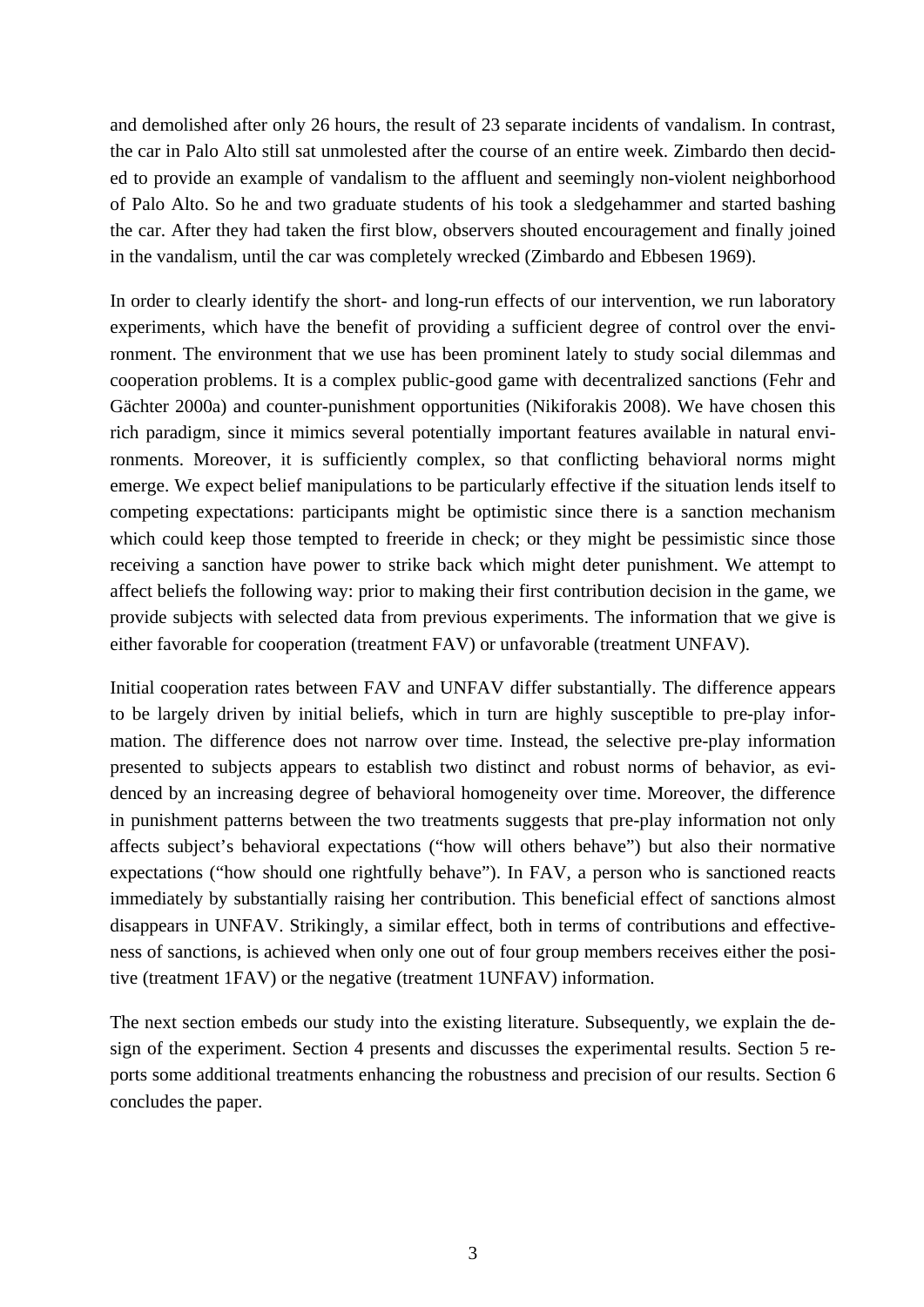### **2. Related Literature**

Our study closely relates to the experimental literature on reciprocity and conditional cooperation. This literature suggests that a substantial fraction of a typical subject pool consists of conditional cooperators, i.e. individuals who are willing to cooperate, provided they expect a sufficiently large fraction of the population to do the same (Fischbacher and Gächter 2010, Mengel 2007). For conditional cooperators, information about contribution patterns in other groups has a first- and a second-order effect. Given the uncertainty about the composition of the group of which they happen to be a member, information about other groups helps them form beliefs. Moreover, each participant knows that each other participant has received the same information. This makes it possible to also form a second-order belief, based on knowing that the remaining group members have received the same information.

Our research question is also related to the literature that explores interventions aiming at raising contributions to public goods. Usually, the proposed mechanisms alter the incentive structure such that free-riding becomes less attractive, or even a dominated strategy for self-centered money maximizers. For example, in Falkinger et al. (2000) the payoff structure is changed such that each individual gets a reward or has to pay a penalty depending on the deviation of its contribution from the mean contribution. In other studies, group composition is changed such that the payoff structure is changed implicitly. For example, in Gunnthorsdotir et al. (2007), subjects are re-matched every period according to their cooperativeness in the previous round; which is found to raise cooperation levels. Likewise, if groups have a chance to exclude free-riders, this improves cooperation in a dilemma setting (Cinyabuguma et al. 2005, Croson et al. 2008), as does a mechanism that allows members to self-select into groups (Page et al. 2005), in particular if freeriders are effectively excluded by a rule that sacrifices a portion of the group income to outsiders (Brekke et al. 2009). Our study differs from this literature in that we leave the incentive structure of the game completely unchanged. All we alter are the first impressions participants happen to make – which is an option that should naturally be available in any public good game, and in many real-life social dilemmas.

Parts of the legal literature, particularly those at the intersection of law and economics, have also been asking how socially desirable behavior and/or compliance with the law can be brought about. Again, a prominent approach is to change the incentive structure, e.g., by increasing the expected costs of breaking the law. For example, Braga et al. (1999) report evidence from a field experiment that randomly exposed 12 of 24 matched violent crime places in Jersey City to intense police scrutiny and intervention. In the places chosen, crime rates dropped substantially, while they did not in the unaffected places. In a similar vein, in a series of sociological field experiments, when there were signs of disorder, like graffiti, abandoned shopping carts, littering or bicycles locked where they were not supposed to be, this induced passers-by to also break these and other rules (Cialdini et al. 1990, Keizer et al. 2008, Ramos and Torgler 2010). In laboratory experiments, Galbiati and Vertova (2008) demonstrate that cooperation behavior increases when an explicit expectation is spelt out and enforced by (non-deterrent) sanctions (see also Kube and Traxler 2010).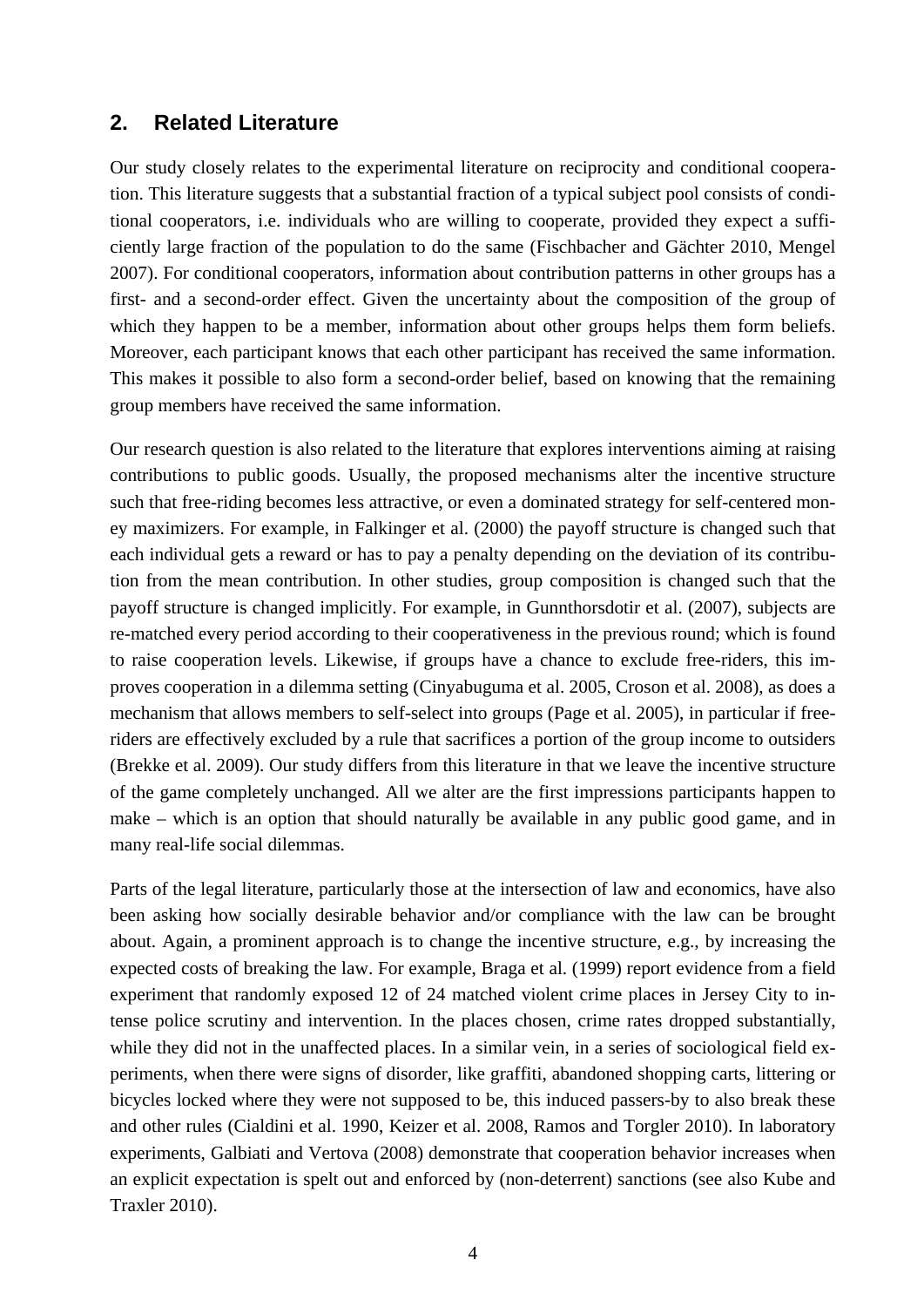Our study also connects to the literature on social norms and morality. Theoretically, that literature has been revolving around the notion of a dual self, selfish on the one hand and pro-social, moral on the other hand. Akerlof and Kranton (2000) capture this in a utility function where optimal choice reflects a trade-off between material (selfish) utility and identity utility. A person's identity utility is supposed to decrease as her actual behavior deviates from her own normative ideal. Bénabou and Tirole (2011) convey a similar idea in a game of self-signaling. People who care intrinsically about being a good person need to invest into their moral identity by behaving socially. Experimentally, Dal Bó and Dal Bó (2009) provide subjects in a public good game with definitions of moral behavior. They find that levels of cooperation increase but still decay over time. In a standard dictator game, Bicchieri and Xiao (2009) manipulate dictators' empirical expectations by telling them what the majority of participants did in previous studies as well as their normative expectations by telling them what the majority thought should be done. They find empirical expectations having a much stronger effect on behavior than normative expectations.

Finally, our findings also underline the power of information, as it has also been observed in other contexts. For example, previous work on voting behavior points out that information in the form of polls (Forsythe et al. 1993, Forsythe et al. 1996, Klor and Winter 2007) or of cheap-talk electoral campaigns (Corazzini et al. 2010) affect subsequent voting outcomes. Similarly, information gathered during pre-play communication<sup>1</sup> strongly affects subjects' decision in subsequent coordination games (Blume and Ortmann 2007), as does information from preceding assetmarket outcomes (Kogan et al. 2010) or information about group members' previous decisions (Weber 2006). Interestingly, the literature on coordination games comes to the conclusion that pre-play information promotes Nash-equilibrium play (assuming self-centered money maximizers). By contrast, our experimental results show that the opposite might happen in a cooperation game like the one reported here, where the socially efficient outcome is usually not part of the subgame-perfect Nash equilibrium. This is noteworthy since, for conditional cooperators who expect to interact with other conditional cooperators, the original dilemma is transformed into a coordination game (about the degree of cooperation).

In other settings, however, it has been shown that information may well lead to behavior away from Nash-equilibrium. Whilst Fehr and Rockenbach (2003), do not find a change in subjects' behavior in a gift exchange game with punishment, Berg et al. (1995) show in a trust game that providing a social history increases cooperation. Bohnet and Zeckhauser (2004) report that informing responders about the average offers before they decide whether to accept or reject their specific offer increases offers and offer-specific rejection probabilities. In a binary dictator game Krupka and Weber (2009) find that showing subjects what others actually do produces more prosocial behavior. Interestingly, this is even the case when observed subjects are mostly selfish. They also find support for an informational effect: observing more people behaving pro-socially generally produces more pro-social behavior. Similar findings have been made in the field. Frey and Meier (2004) show that students are more likely to donate to a charity when they are in-

-

<sup>1</sup> See also Crawford (1998) for a general survey of experiments on communication via cheap talk.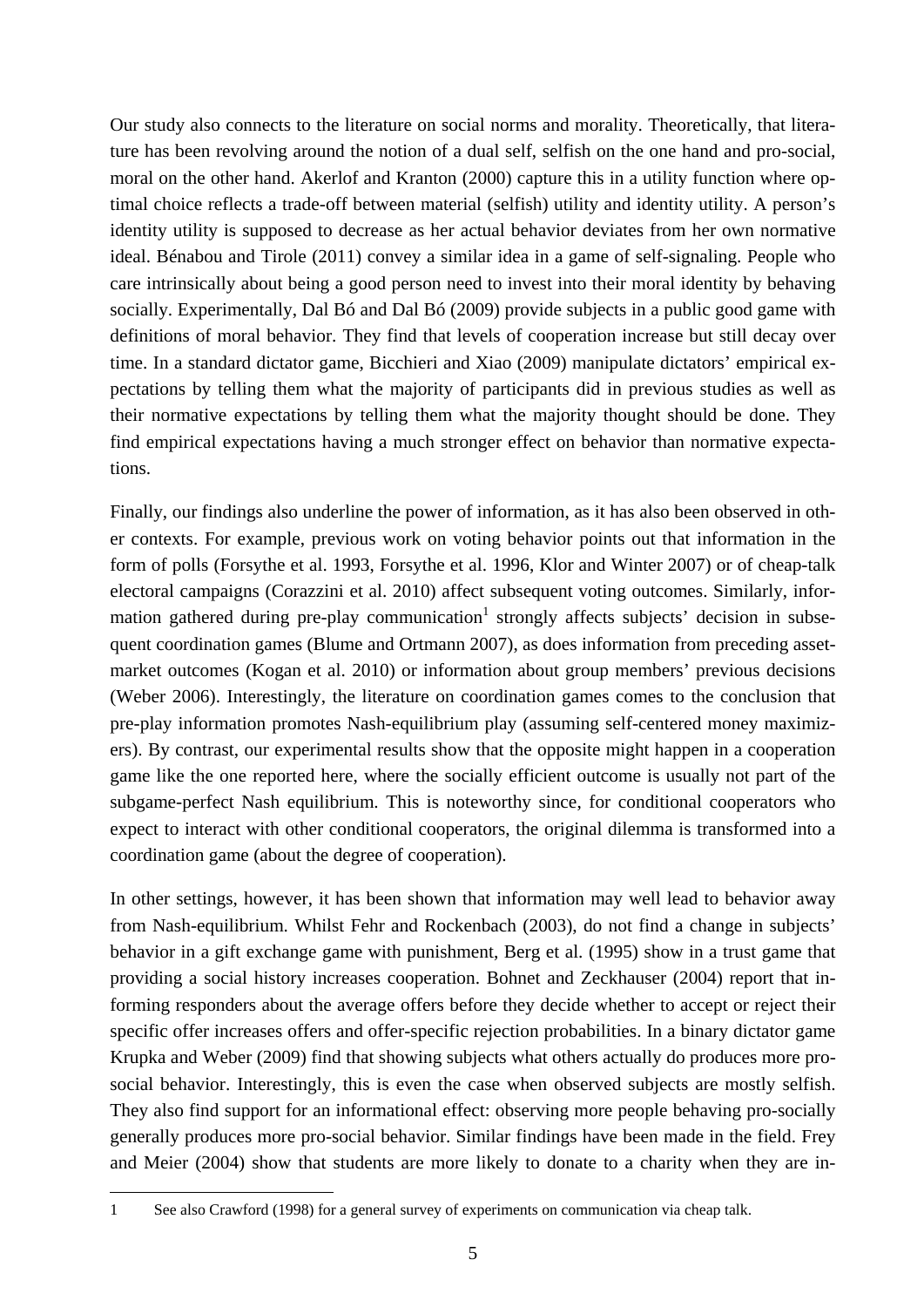formed that previously a high fraction of other students from the same university has given. Likewise, if donors to a public radio were informed that another member had made a very high donation, they contributed significantly more themselves (Shang and Croson 2009). A similar effect of social information has been shown on the frequency by which users of an online platform for the rating of movies enter ratings themselves (Chen et al. 2010). Our results show that information about others playing the same game even influences behavior in a textbook public good, although this is a dilemma. Our experiment further shows that the effect is present even if participants know that the information is selective, not representative. Most importantly, our experiment is designed to not only show the effect of such information, but to also better understand the process by which it changes behavior.

### **3. Experimental Design, Procedure, and Behavioral Predictions**

**Experimental Paradigm:** The experimental paradigm used in this study is a public-good game with punishment and counter-punishment opportunities as implemented by Nikiforakis (2008).<sup>2</sup> The basic game features n=4 players and consists of three stages: At the beginning of stage 1 ("contribution stage"), $3$  players are endowed with 20 tokens each. Players then decide simultaneously and independently how much of their endowment they want to contribute to a public account. We denote this decision with  $c_i$ . Each token that is contributed to the public account increases the payoff of each player in the group by 0.4 tokens (i.e., the MPCR is  $\alpha$ =.4). Each token unspent increases a player's own payoff by one token. The preliminary payoff at the end of stage 1 is thus given by  $\pi_i^1 = 20 - c_i + 0.4 \sum_{h=1}^{4}$ 1  $c_i^1 = 20 - c_i + 0.4$ *h*  $\pi_i^1 = 20 - c_i + 0.4 \sum c_h$ .

| $p_{ij}$    |   | $\overline{\phantom{a}}$ | $\sim$<br>∼ | $\sim$<br>ັ       | 4<br>$\overline{\phantom{a}}$ | -<br>ັ      | ັ           | -       |    |    | 10<br>ΙU |
|-------------|---|--------------------------|-------------|-------------------|-------------------------------|-------------|-------------|---------|----|----|----------|
| $C(p_{ij})$ | U | $\overline{\phantom{a}}$ | $\sim$<br>- | 4<br>$\mathbf{r}$ | ◡                             | $\mathbf C$ | $\sim$<br>ᅶ | ◢<br>10 | 20 | 25 | 30       |

**Table 1: Punishment points**  $p_{ij}$  **per player** *j* **and associated costs**  $C(p_{ij})$  **for punisher** *i* 

At the beginning of stage 2 ("punishment stage"), players are informed about every group member's contribution to the public account. Every player *i* then has the opportunity to reduce the income of each other group member *j* by assigning costly punishment points  $p_{ii}$ . Each punishment point received reduces a player's income from stage 1 by ten percent. At the same time,

<sup>-</sup>2 We have chiefly chosen this design because it provides a rich environment in which different behavioral norms may emerge. Moreover, this design has the advantage to leave sufficient room for testing the effect of both favorable and unfavorable first impressions. Had we tested a mere voluntary contribution mechanism, previous experiments would have indicated that cooperation is very difficult to sustain in the first place. Conversely, had we chosen a public good game with one-step punishment, successful cooperation would have been very likely. By contrast, according to the existing literature, if we also add the counter-punishment option, expectations are in the middle between both extremes.

<sup>3</sup> In the instructions and on the computer screens we only speak of "stage", and do not use explanatory names; see instructions for detail.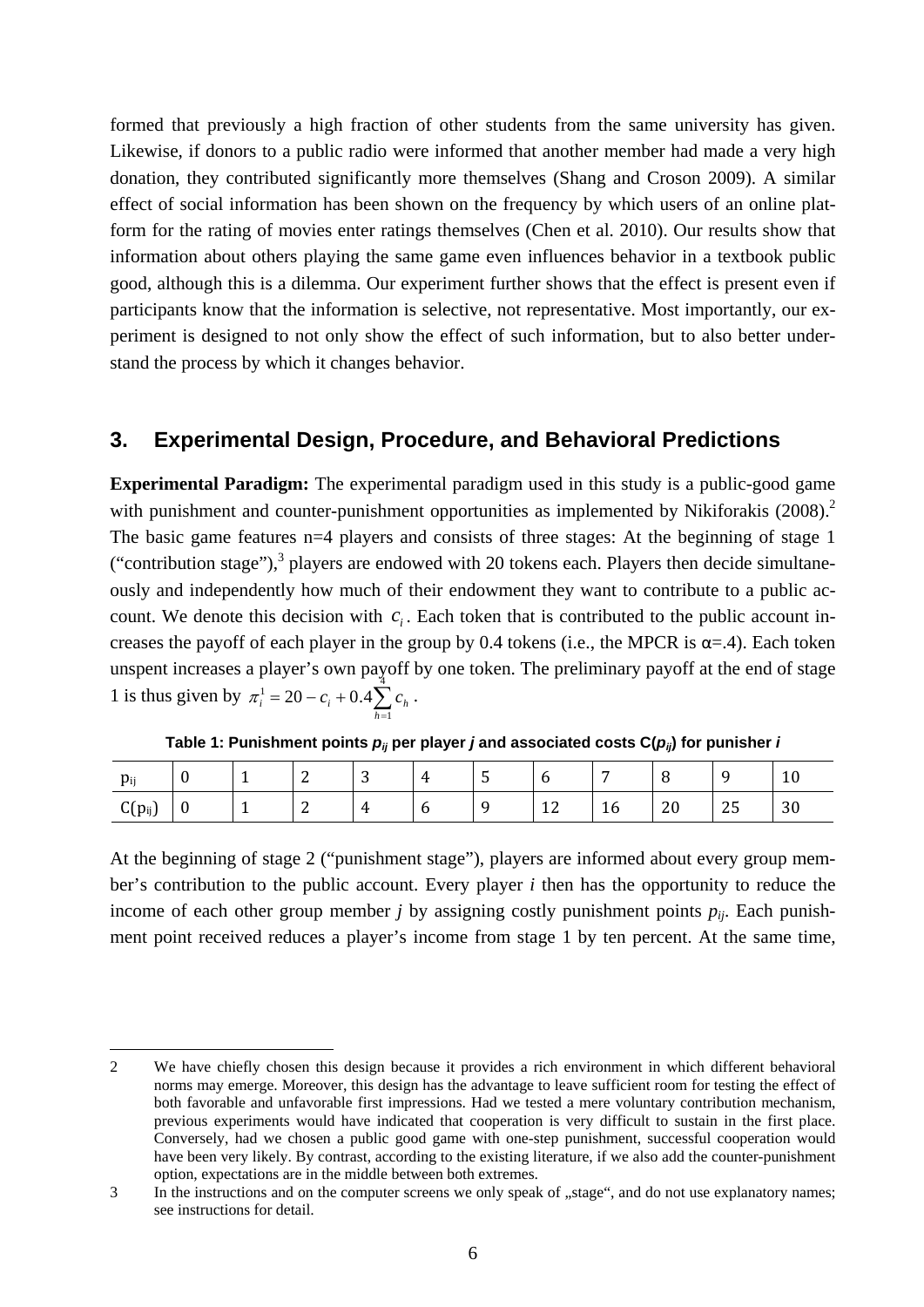each punishment point assigned reduces one's own payoff according to the cost function given in Table  $1.^4$ The preliminary payoff at the end of stage 2 is thus given by:

$$
\pi_i^2 = \pi_i^1 \frac{1}{10} \max \left\{ 0, 10 - \sum_{j \neq i} p_{ji} \right\} - \sum_{j \neq i} C(p_{ij}).
$$

At the beginning of stage 3 ("counter-punishment stage"), players observe who punished them by how much in stage 2. They then have the opportunity to counter-punish the punishers by assigning them counter-punishment points  $cp_{ij}$ . The punishment technology is the same as in stage 2. Each counter-punishment point received reduces a player's preliminary income from stage 2 by ten percent and each counter-punishment point assigned reduces one's own payoff as given in Table 1, but the cost of counter-punishment also depends on this player's punishment decision. That is, if *i* assigns counter-punishment points to *j*, the specific costs of the counter-punishment points depend on the number of punishment points that *i* has assigned to *j* on stage two. For example, if *i* had already assigned four points to *j* on stage 2, assigning him a single counterpunishment point on stage three costs 3 tokens. Hence the costs of counter-punishment are given by  $C(p_{ij}+cp_{ij})-C(p_{ij})$ . The final payoff at the end of stage 3 is thus given by:

$$
\pi_i^3 = \pi_i^2 \frac{1}{10} \max \left\{ 0, 10 - \sum_{j \neq i} c p_{ji} \right\} - \sum_{j \neq i} [C(p_{ij} + c p_{ij}) - C(p_{ij})]
$$

The only difference between the two treatments (FAV and UNFAV) is the information subjects receive before playing the game. On a one-page information sheet they are given selected information about unrelated groups who previously played this game – and players know that the information is actually taken from previous experiments.<sup>5</sup> They are also told that the information is selective and that all players in their group receive the same information. The information we give is the development of mean contributions over time from four selected groups. Furthermore, we provide participants with selected data about the number of persons choosing to contribute zero in the first, resp. in the last period, and the average amount of counter-punishment that was meted out in these experiments. The way this data is presented and the selection of the four groups are such that they constitute a positive (i.e. cooperative) impression in treatment FAV, while they constitute a negative (i.e. uncooperative) impression in treatment UNFAV. Thus, the treatment manipulations allow us to study to what extent different contents of pre-play information affect behavior.

**Procedure:** The experiment was run at the Laboratory for Experimental Economics at the University of Bonn (Germany). All experiments were programmed using z-Tree (Fischbacher 2007). Subjects were invited using ORSEE (Greiner 2004). Subjects were not allowed to participate in more than one treatment (between-subject design). When subjects arrived in the lab, they were seated in separate cubicles. The experimental instructions were then handed out to them and read out aloud in order to create common knowledge and to ensure that everybody had read and un-

-

<sup>4</sup> This non-linear punishment technology has been introduced in the paper by Fehr and Gächter (2000) that has started the literature, and has become standard.

<sup>5</sup> The information was taken from the datasets of Nikiforakis (2008) and Engel et al. (2014). Both used the same experimental paradigm as the present study.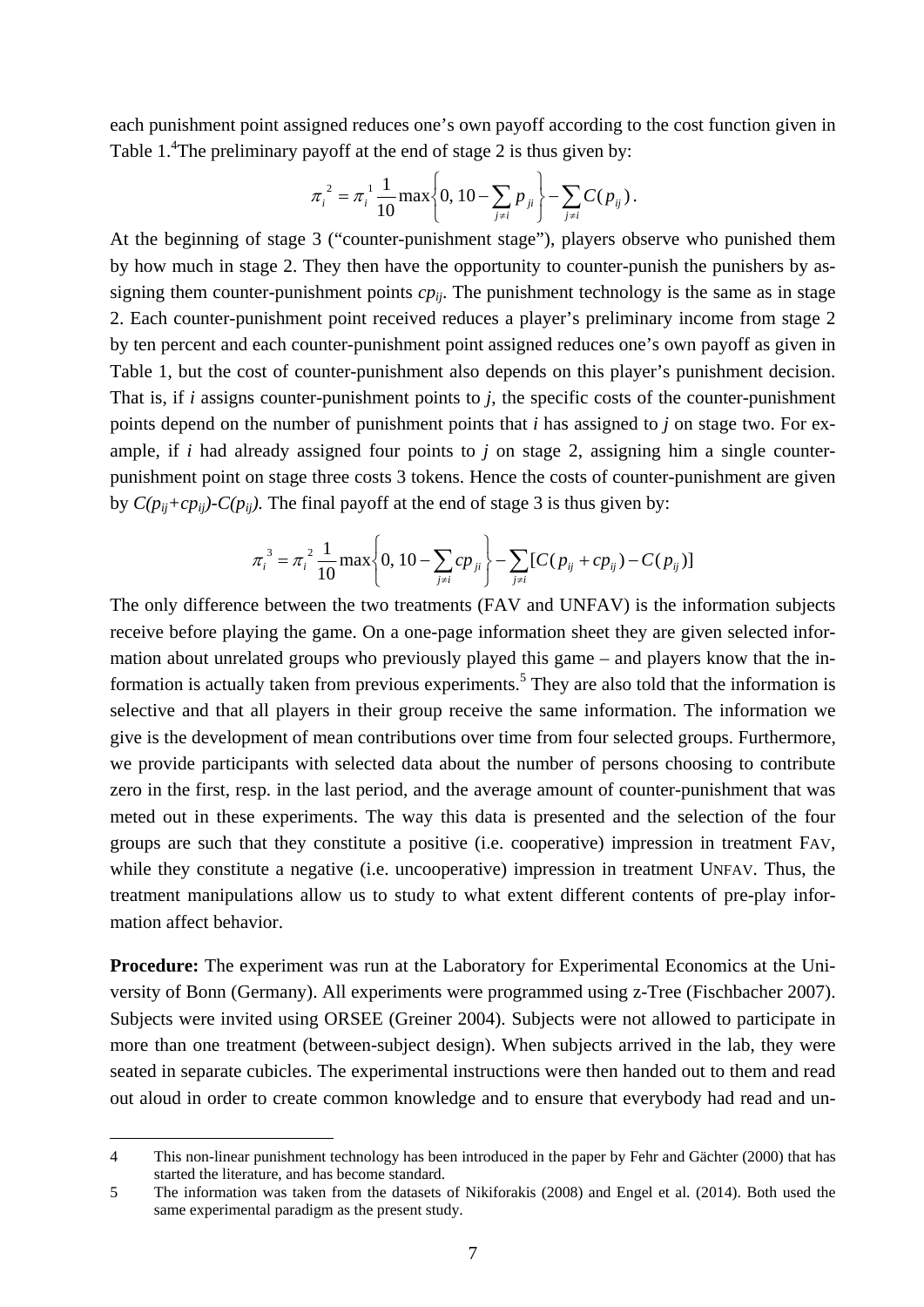derstood the instructions. Additionally, subjects had to take a quiz and could pose comprehension questions in private before the game started. The instructions were written in neutral language, avoiding potentially loaded terms like punishment or public good (cp. Appendix 1).

After subjects had finished reading the instructions, they were provided with the additional information sheet (cp. Appendix 3 for FAV and Appendix 4 for UNFAV). Subjects were then randomly divided into groups of four and played the above-described game repeatedly for ten consecutive periods. A partner protocol was used, i.e., the group composition stayed constant over the entire 10 periods of anonymous interaction. In the end, subjects were privately paid their cumulated earnings and left. Participants received their accumulated earnings from the experiment (1 token = Euro 0.04) and an additional show-up fee of 5 Euro. On average, a session lasted 60 minutes and subjects earned Euro 14.46.

**Behavioral Predictions:** For rational, self-centered money maximizing players, the game at hand is a cooperation problem. Using backwards induction, it is straightforward that the unique subgame perfect equilibrium is to contribute nothing to the public good at the first stage, and not to punish nor counter-punish at subsequent stages. This leads to an equilibrium payoff of 20 tokens per period and player. By contrast, the socially efficient outcome would be achieved if everyone contributed their entire endowment, and nobody punished nor counter-punished, in which case every player would earn 32 tokens per period. But in that case, each player would have an individual incentive to free-ride on the others' contributions, which would yield her a payoff of 44 tokens, ceteris paribus. Since we announce the number of periods, through unraveling this is also the prediction for the repeated game. Providing subjects with additional information about other groups does not change the equilibrium prediction. Therefore, with rational, self-centered money maximizing players we should not expect to observe different behavior in FAV and UNFAV.

By contrast, things might change as soon as we allow for social preferences, in particular if we expect a substantial fraction of the population to act as conditional cooperators. If conditional cooperators are sufficiently optimistic about the cooperativeness of their interaction partners, cooperation gives them higher utility than defection. Facing a public good, conditionally cooperative subjects should therefore base their decision on what they believe other subjects to do. The beliefs are likely to be related to other group members' behavior in the previous period(s). Yet, upon the first encounter (in the first period), a conditional cooperator needs to form initial expectations of how others are likely to behave. This is where our treatment manipulation might make a difference. Pre-play information about other, unrelated groups might influence a participant in forming initial beliefs, which should then guide her first-period decision. If her (conditionally cooperative) group peers were also influenced by the selective pre-play information, then group contributions in the first period are likely to mirror the pre-play information. Her beliefs for the second period will thus be very similar again, and so will contributions be in the second period; and similarly in subsequent periods. In that case, we would expect to observe more cooperation in FAV than UNFAV throughout the game.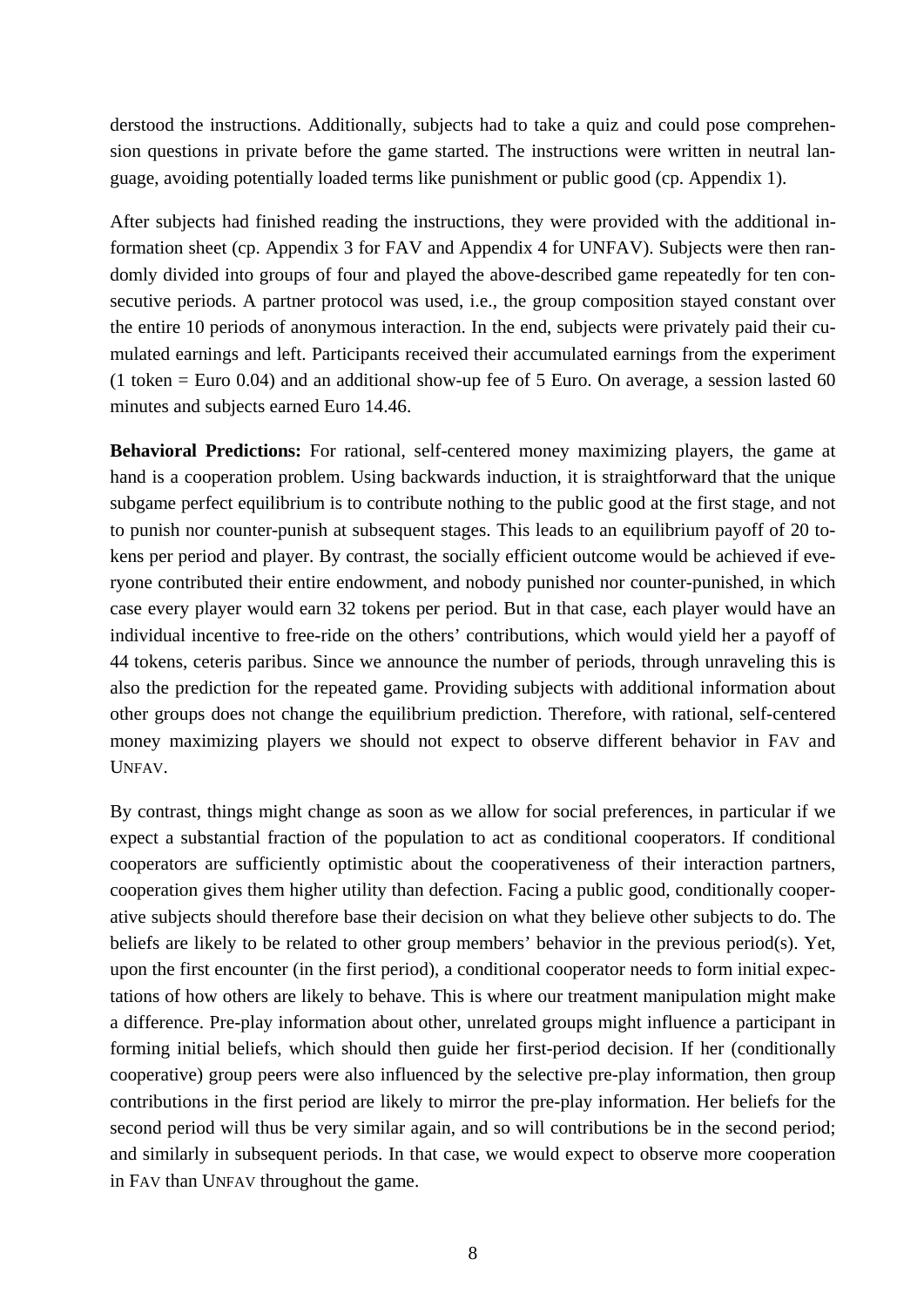### **4. Experimental Results**

#### **A. Contribution Behavior**

Does pre-play information change the way subjects behave in a social dilemma? Figure 1 suggests that the effect is substantial. Groups that were shown the favorable (FAV) information contributed on average 16.98 tokens to the public good over the entire duration of the game whereas those who had seen the unfavorable information managed only 10.71 tokens. The difference of contributions is highly significant (Mann-Whitney ranksum test, two-sided,  $N=33$ ,  $p=0.0003$ ). In fact, the drastically different level of cooperation between FAV groups and UNFAV groups starts already in the initial period of interaction where FAV groups contribute on average 14.79 tokens and UNFAV groups only 9.78 tokens. Also this difference is highly significant (Mann-Whitney ranksum test, two-sided,  $N=132$ ,  $p<0.0001$ ).



**Figure 1: Public Good contributions in FAV and UNFAV**

*Note:* FAV has 72 subjects (18 groups), UNFAV has 60 subjects (15 groups). The shaded areas around the treatment means show one standard deviation, as a measure of within-group heterogeneity. Standard deviations are calculated per group and then averaged over all groups of a treatment.

Strikingly, as Figure 1 illustrates, average behavior in the two treatments does not converge over time. On the contrary, mean contributions in the last period of interaction amount to 15.04 tokens in FAV and 8.82 tokens in UNFAV (Mann-Whitney ranksum test, two-sided, N=33, p=0.0206). Convergence of behavior over time despite the different pre-play information would have suggested that subjects have a strong home-grown contribution norm that is only temporarily disturbed by selective information. Instead, the clear lack of convergence suggests that the selective pre-play information presented to subjects manages to establish two distinct and robust norms of behavior.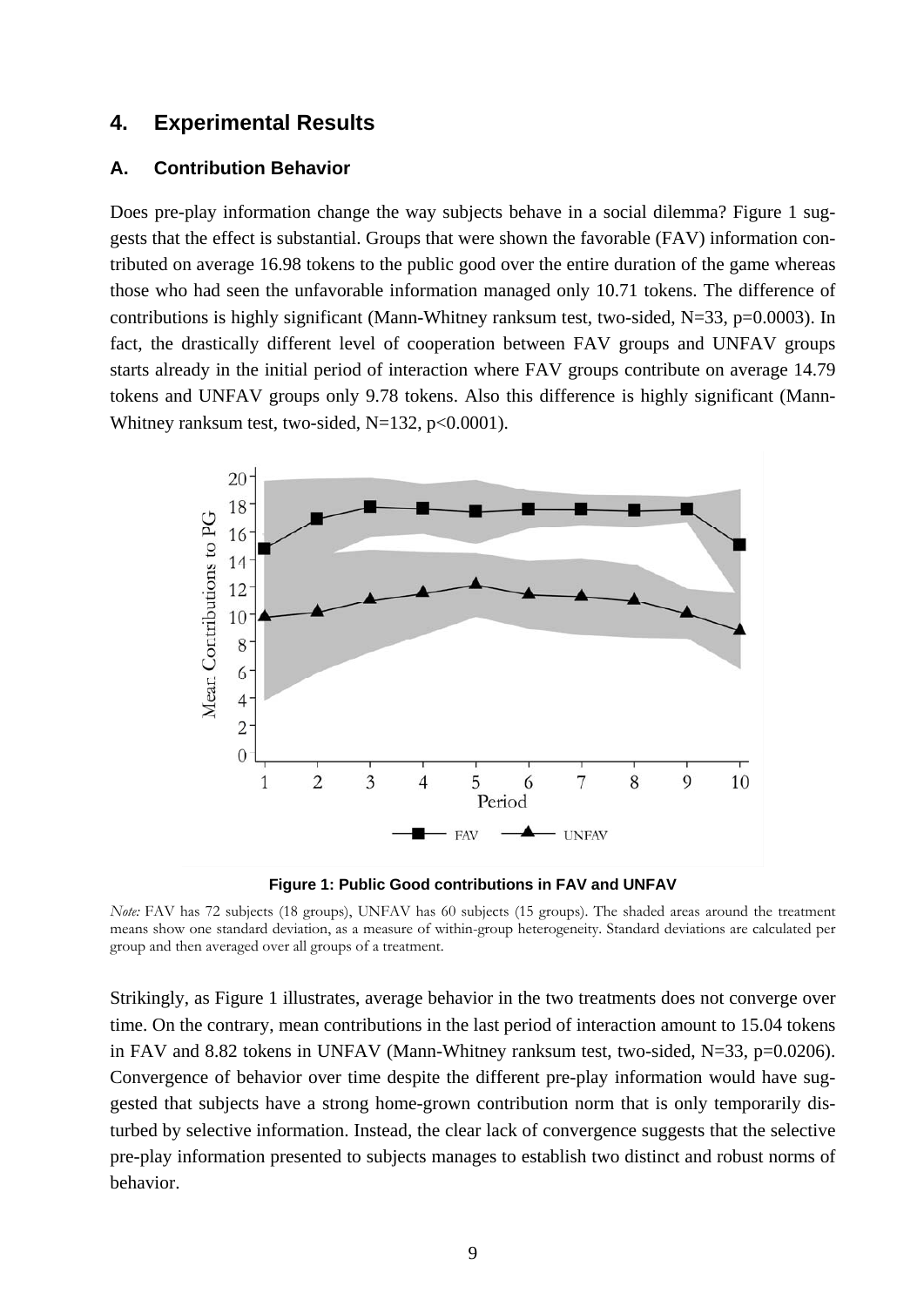One way to measure the robustness of a norm is by the degree of conformity of behavior (see Bernheim (1994)). As the shaded areas of Figure 1 show, in both treatments the behavioral norm seems to become stronger over time as contribution behavior becomes more and more homogeneous within groups. In FAV (UNFAV), the standard deviation from the group mean decreases significantly and almost monotonically from 4.85 (5.95) in period 1 to 0.84 (1.77) in period 9 (Wilcoxon signed-rank test, two-sided. FAV:  $N=18$ ,  $p=0.0002$ . UNFAV:  $N=15$ ,  $p=0.0008$ ). In period 10, heterogeneity increases again in both treatments, as the lack of the shadow of the future entices many participants to behave opportunistically while others stick to the norm. This endgame effect is considerably more pronounced in FAV where the payoff from defecting from the group's cooperation norm looms larger. $6$ 

The first period of interaction appears to be crucial as it sets the tone for the subsequent development of cooperation. In a population with a substantial fraction of conditional cooperators (Fischbacher and Gächter 2010), behavior in the first period of interaction will critically depend on people's beliefs about others' behavior. A conditional cooperator will contribute high (low) amounts if he expects others to also contribute high (low) amounts.

To verify this conjecture, we ran additional experiments at the Bonn Econ Lab. In these experiments, subjects received exactly the same instructions and had to answer the same control questions as in the games above.<sup>7</sup> However, instead of actually playing the game they learned that these experiments had been conducted before. Their task was to guess how much those previous participants contributed on average to the public good in the first period (rounded to the next integer). For a correct answer they received 4 Euro, for an incorrect answer 0 Euro. Altogether, 48 fresh subjects participated in these experiments.

Our results show that beliefs in treatments FAV-B and UNFAV-B correspond indeed very closely with observed behavior in FAV and UNFAV. Subjects expect others to contribute on average 12.63 tokens after being shown the favorable selective information, and 7.83 tokens after the unfavorable information. The difference is highly significant (Mann-Whitney ranksum test, twosided, N=48, p<0.0001).

#### **B. Punishment Behavior**

-

Figure 2 illustrates that the overall use of punishment is rather similar across both treatments. In both treatments punishment mainly occurs in the early periods of interaction, coinciding with high heterogeneity of contribution behavior. As behavioral differences within a group decrease,

<sup>6</sup> Ceteris paribus and considering stage 1 payoffs only, defecting (i.e. contributing zero) from a group norm of 17 (as in FAV), yields a net gain of about 10 tokens while defecting from a group norm of 9 (as in UNFAV) yields only additional payoffs of about 5 tokens. This difference could of course be neutralized in stage 2 if punishment in the light of a norm violation happened to be substantially more severe in FAV than in UN-FAV. We will discuss punishment behavior extensively below.

<sup>7</sup> In the belief treatment FAV-B (UNFAV-B) subjects received the same instructions as the subjects of treatment FAV (UNFAV).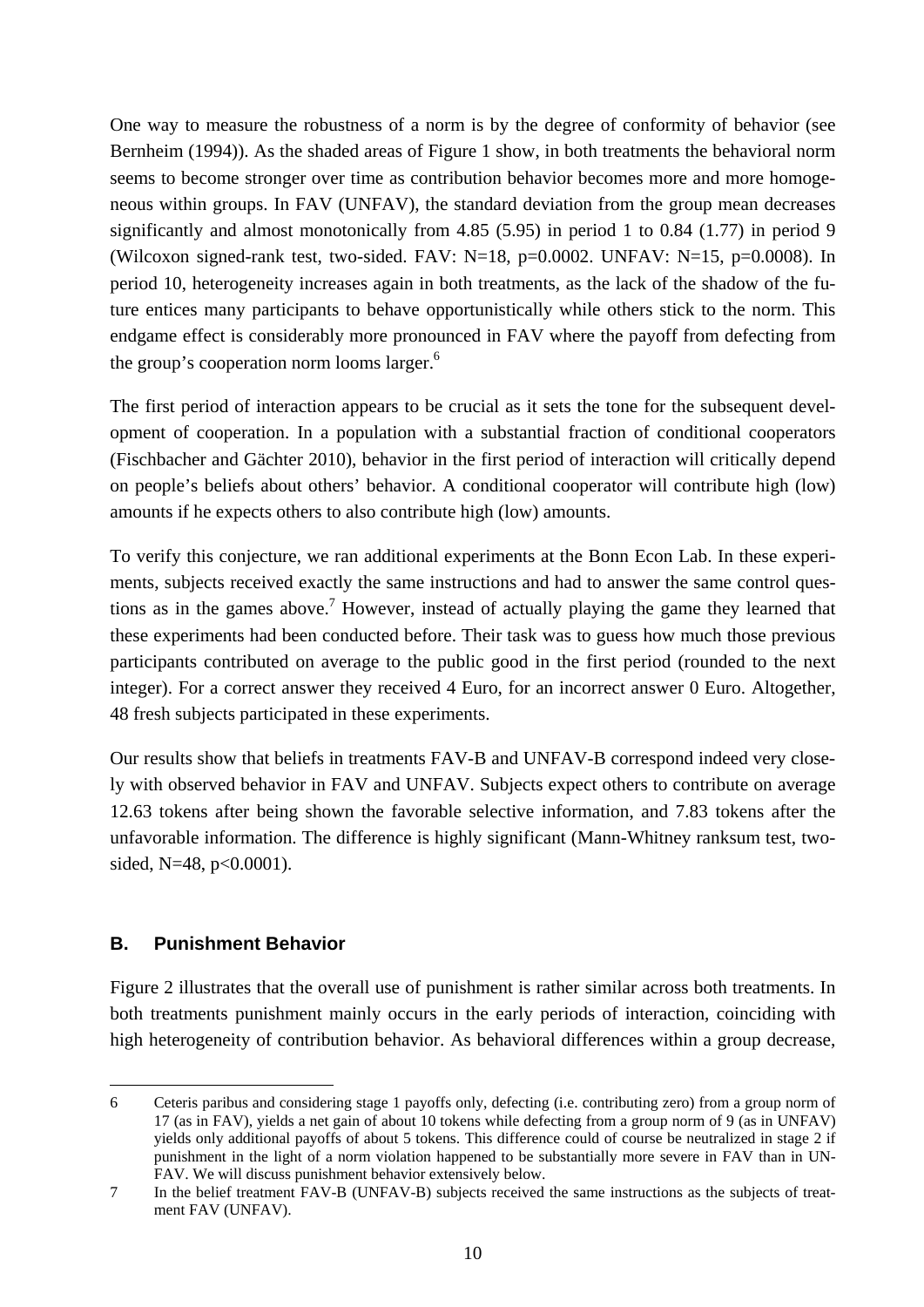so does the amount of punishment. The fact that there is substantial punishment in the last period of interaction contradicts the idea of punishment being purely strategic (i.e. meant to educate free-riders in order to enjoy higher cooperation in the future). However, it is fully reconcilable with the idea that punishment is triggered by a violation of the punisher's normative expectations (Bicchieri 2006), most notably in FAV where after nine periods of successful cooperation, some people opt to defect in period ten (see Figure 1).

In FAV subjects punish in 143 out of 2160 (6.62%) instances and in UNFAV in 149 out of 1800 (8.38%). On average, subjects in FAV allot 0.41 punishment points per period, compared to 0.51 in UNFAV. Ranksum tests over means per group confirm that these differences are not statistically significant. In both treatments punishment is predominantly pro-social, i.e. it is directed towards the free-riders in the group. In fact, the descriptive difference of punishment volumes is solely driven by the amount of anti-social punishment<sup>8</sup>:  $0.02$  punishment points per period in FAV, and 0.12 in UNFAV. The incidence of anti-social punishment doubles from 15 out of 143 cases (10.49%) in FAV to 32 out of 149 (21.48%) in UNFAV. This difference is highly significant both with respect to incidence (Mann-Whitney ranksum test, two-sided,  $N=33$ ,  $p=0.0442$ ) and total volume  $(p=0.0293)$ .



**Figure 2: Punishment in FAV and UNFAV**

*Note:* FAV has 72 subjects (18 groups), UNFAV has 60 subjects (15 groups). The graph illustrates the mean punishment points given by a subject in each period, split up into social punishment and anti-social punishment. We define as Pro- (Anti-)Social punishing a person who contributed less than (at least as much as) oneslf.

According to Herrmann et al. (2008) anti-social punishment is an indicator of "weak norms of civic cooperation". The authors seem to conceptualize norms as behavioral ideals, i.e. what is best for society. In that vein, the more (less) people cooperate, the stronger (weaker) one would

-

<sup>8</sup> In line with (Herrmann, et al. 2008), we define as anti-social punishing a person who contributed at least as much as oneself.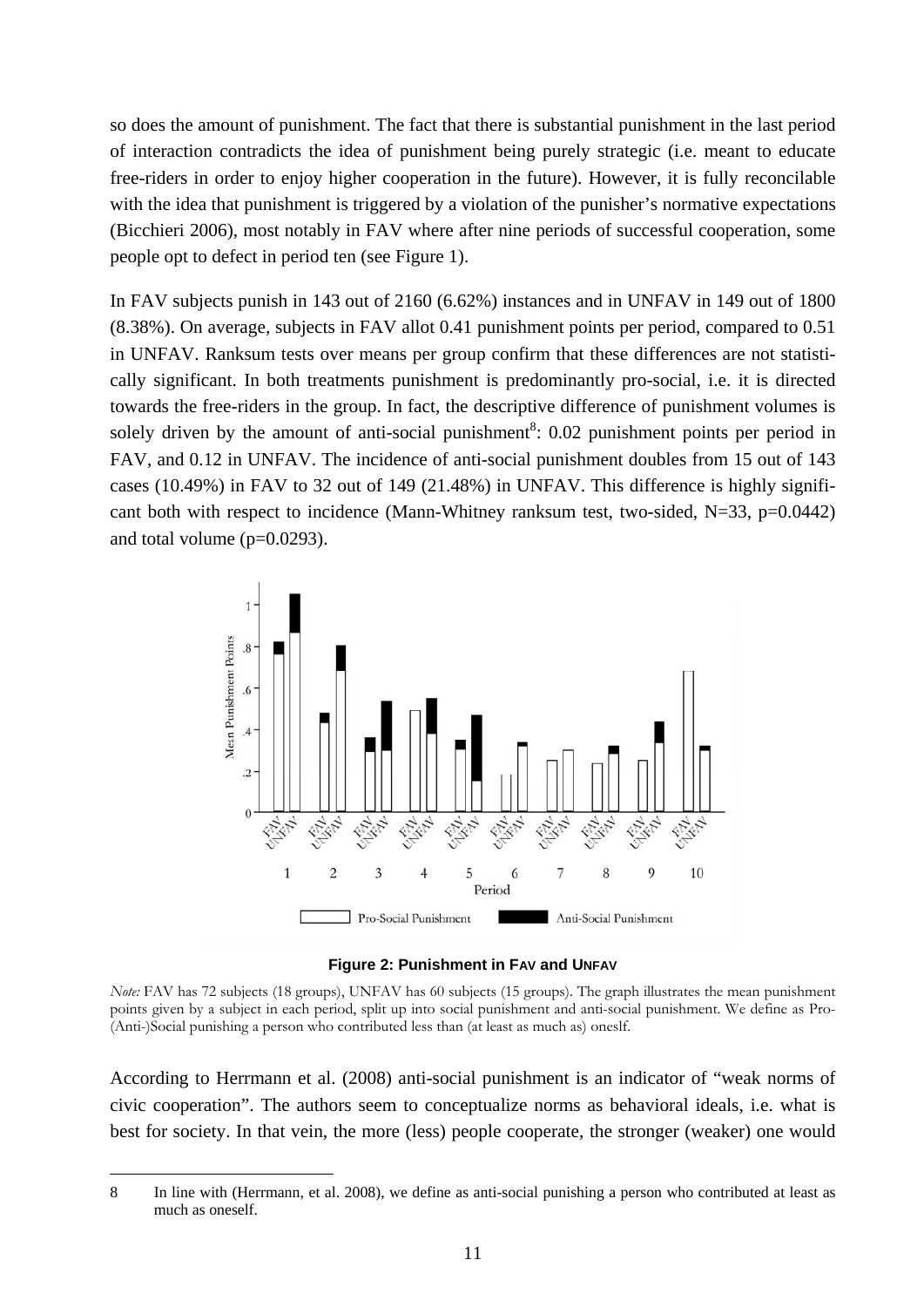judge the norm to be. Our data clearly support this conjecture as we observe high (low) antisocial punishment in the treatment with low (high) levels of cooperation. Interestingly, the conjecture also holds under the alternative conceptualization of norms as behavioral regularities. In UNFAV, where anti-social punishment is higher, cooperation is significantly less homogeneous<sup>9</sup> than in FAV (Mann-Whitney ranksum test, two-sided,  $N = 33$ ,  $p=0.0429$ ).



**Figure 3: Reaction to being punished in FAV and UNFAV**

*Note:* FAV has 72 subjects (18 groups), UNFAV has 60 subjects (15 groups). In FAV (UNFAV) there are 84 (127) instances of contributing after being punished in (t-1) and 564 (413) of contributing after not being punished in (t-1).

How do people respond to receiving punishment? In principle, there are two meaningful reactions: (1) strike back with counter-punishment, or (2) change one's contribution in the next period. By design, a subject could only use counter-punishment in stage 3 if she had been punished in stage 2 of that very same period. In FAV, subjects used counter-punishment in 36 out of 92 (39.13%) times they could. Descriptively, this figure increases slightly in UNFAV to 66 out of 137 (48.16%), which suggests that in UNFAV more people disagree with the punishment they received and take revenge on the punisher. Also the volume of counter-punishment per period and subject is lower in FAV (0.16 points) than in UNFAV (0.23 points). However, this difference is not statistically significant.

Fehr and Gächter (2000a) show that the beneficial effect of sanctions comes from people reacting to being punished with an immediate increase in contributions. As Figure 3 illustrates, this effect is present in FAV but not in UNFAV. The tendency in both treatments is to slightly decrease contributions in the subsequent period. However if they are punished, subjects in FAV react by increasing their contributions by 3.29 tokens. In contrast, participants who had seen the

-

<sup>9</sup> Just as above, we compute the mean standard deviation for each of the 33 independent groups.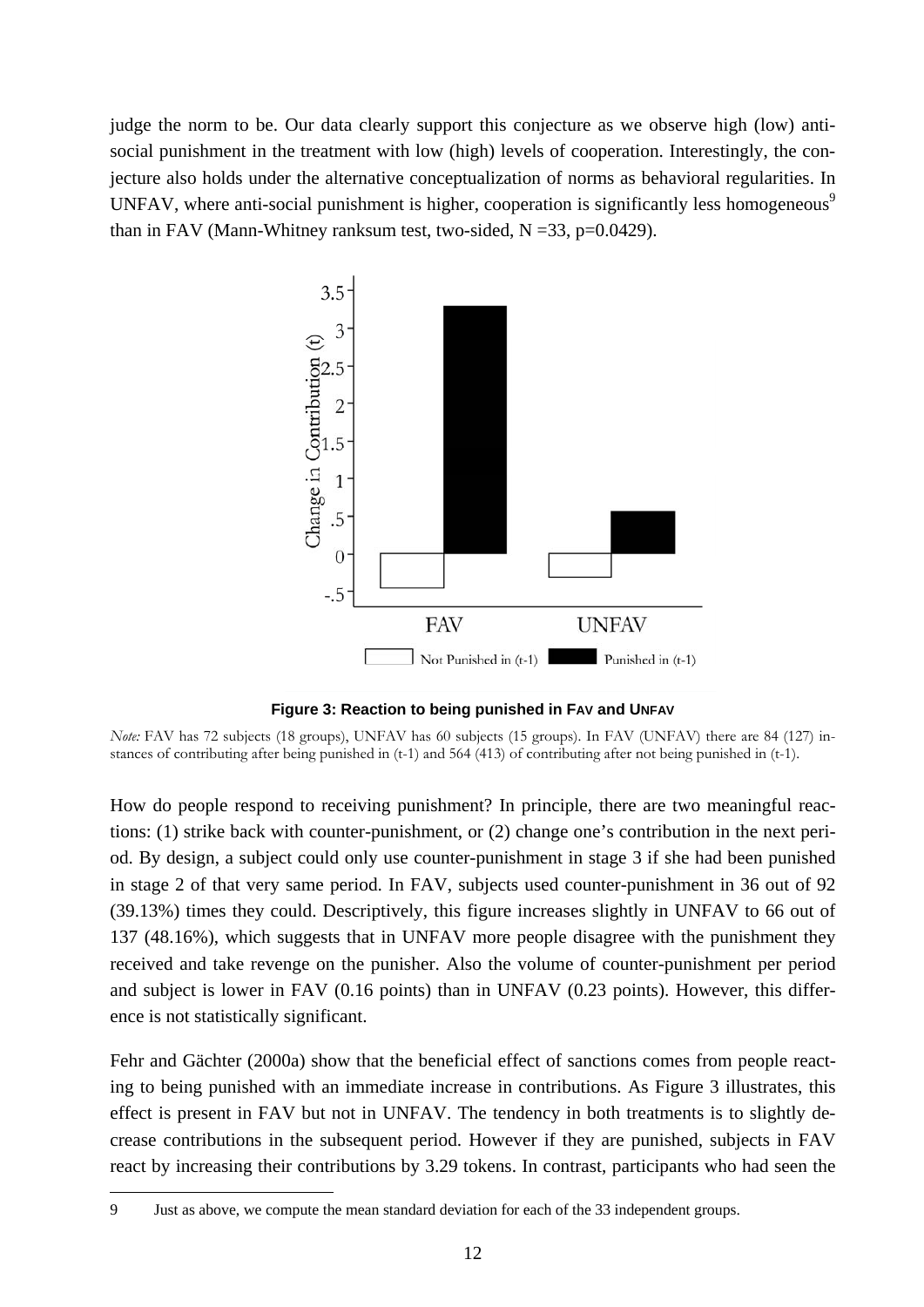negative examples of behavior prior to playing the game (UNFAV) are considerably less sensitive to receiving a sanction and only increase their subsequent contribution by 0.55 tokens.

| (1)         | (2)         | (3)                | (4)                                                  |
|-------------|-------------|--------------------|------------------------------------------------------|
|             |             |                    |                                                      |
| 0.148       | 0.148       | 0.148              | 0.487                                                |
| (0.230)     | (0.230)     | (0.230)            | (0.257)                                              |
| $3.743***$  | $4.245***$  | 4.438***           | 4.398***                                             |
| (0.432)     | (0.526)     | (0.608)            | (0.613)                                              |
| $-2.882***$ | $-2.750***$ | $-3.097***$        | $-2.990***$                                          |
|             |             |                    | (0.728)                                              |
|             | $-1.277*$   | $-1.768*$          | $-1.651*$                                            |
|             |             |                    | (0.829)                                              |
|             |             |                    | 0.726                                                |
|             |             |                    | (1.150)                                              |
|             |             |                    | $0.0572***$                                          |
|             |             |                    | (0.0154)                                             |
| $-0.457**$  | $-0.457**$  |                    | $-1.443***$                                          |
| (0.156)     | (0.156)     | (0.157)            | (0.355)                                              |
|             |             |                    |                                                      |
| 1,188       | 1,188       | 1,188              | 1,188                                                |
| 132         | 132         | 132                | 132                                                  |
| 33          | 33          | 33                 | 33                                                   |
| 80.67       | 81.03       | 75.34              | 116.6                                                |
| 0.0604      | 0.0650      | 0.0655             | 0.0720                                               |
|             | (0.583)     | (0.570)<br>(0.586) | (0.724)<br>(0.821)<br>0.801<br>(1.166)<br>$-0.457**$ |

**Table 2: Reaction to receiving punishment in FAV and UNFAV** 

Robust standard errors, clustered by groups, in parentheses. \*\*\*  $p<0.001$ , \*\*  $p<0.01$ , \*  $p<0.05$ . Random Effects Estimator.

Table 2 analyses subjects' reactions to receiving punishment in greater depth. In all four models, receiving punishment significantly increases contributions in the subsequent period but the effect is significantly smaller in UNFAV than in FAV. Notably, the effect is robust to controlling for the use of counter-punishment (columns 2-4) and the other group members' contribution level (column 4). This suggests that the negative examples in UNFAV not only affect people's behavioral expectations ("how will people behave") but also their normative expectations ("how should one rightfully behave"), at least for some participants. A person who contributes low because she thinks others will do so, too, seems more likely to increase her contribution after being punished than a person who contributes low because she believes low contributions are normatively appropriate.

### **5. Robustness**

In the previous section, we have seen that pre-play information can have a substantial effect on people's willingness to cooperate. Our data from the belief treatments show that people expect others to initially contribute high (low) in FAV (UNFAV), which is exactly what happens in the contribution treatments. Moreover, over the course of the game subjects do not return to any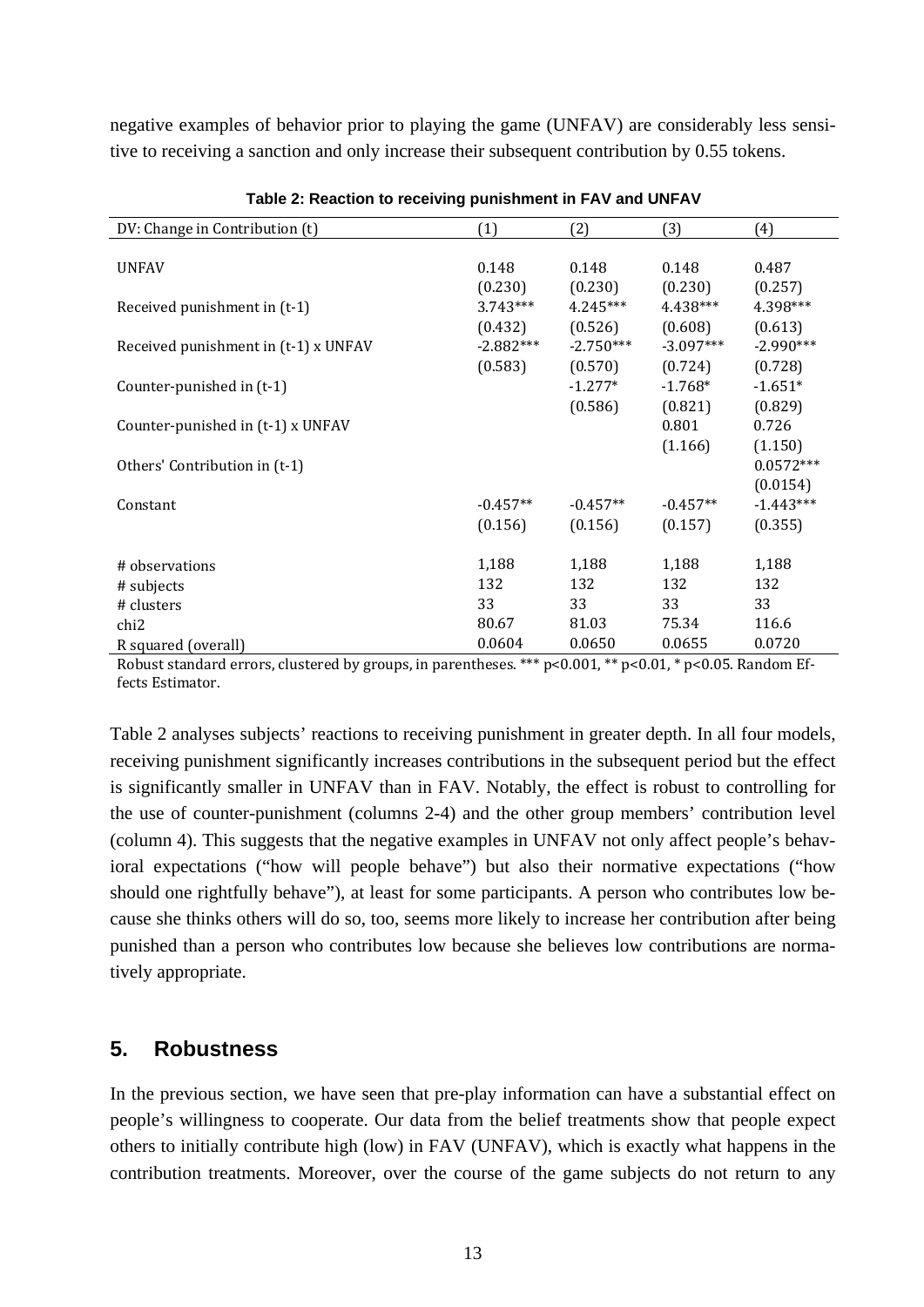home-grown behavioral norm but rather two distinct norms emerge, one of high cooperation in FAV and one of low cooperation in UNFAV.

#### **A. One informed player**

On the basis of the results discussed so far, we cannot distinguish, however, whether selective information influences behavior directly through first-order expectations or indirectly through higher-order expectations. The former would mean that a player adapts her behavior because the pre-play information influences what she personally expects from the new environment. The latter would imply that a player adapts her behavior because she believes others will be influenced by the pre-play information (possibly because they themselves also believe others will be influenced).

To tackle this question, we run two additional treatments: 1FAV and 1UNFAV. 144 new subjects participated in these additional treatments. The 1FAV (1UNFAV) treatment is identical to the baseline with the sole exception that before starting the game only one out of the four members of every group saw an additional screen with the same selected information that all four members of a group saw in FAV (UNFAV). We call this group member the "informed player". The informed player knew that her group peers were not informed. The three non-informed group members, on the other hand, did not know that there was an informed player. Put differently, in the FAV (UNFAV) treatments the selected examples of positive (negative) behavior in previous experiments were public information, whereas in 1FAV (1UNFAV) they were private information.

To avoid any interference with the behavior of the non-informed players, we first focus on the contribution decision in period 1. If higher-order expectations did not matter, the informed players in 1FAV (1UNFAV) would display the same behavior as players in FAV (UNFAV). As Figure 4 shows, this is exactly what happens. On average, the informed 1FAV players contribute in the first period 15.83 tokens, which is statistically indistinguishable from the 14.79 tokens of the FAV players (Mann-Whitney ranksum test, two-sided,  $N = 90$ , p=0.7128). Similarly, the informed 1UNFAV players contribute in the first period 10.17 tokens, which is statistically indistinguishable from the 9.78 tokens of the UNFAV players (Mann-Whitney ranksum test, twosided,  $N = 78$ , p=0.7738). On the other hand, the difference between informed 1FAV and informed 1UNFAV players is highly significant (Mann-Whitney ranksum test, two-sided,  $N = 36$ , p=0.0111), just as the difference between FAV and UNFAV (Mann-Whitney ranksum test, twosided,  $N=132$ ,  $p=0.000$ ). As one would expect, there is no significant difference between the initial contributions of non-informed players in 1FAV and 1UNFAV (ranksum test,  $N=36$ , p=0.1670, two-sided).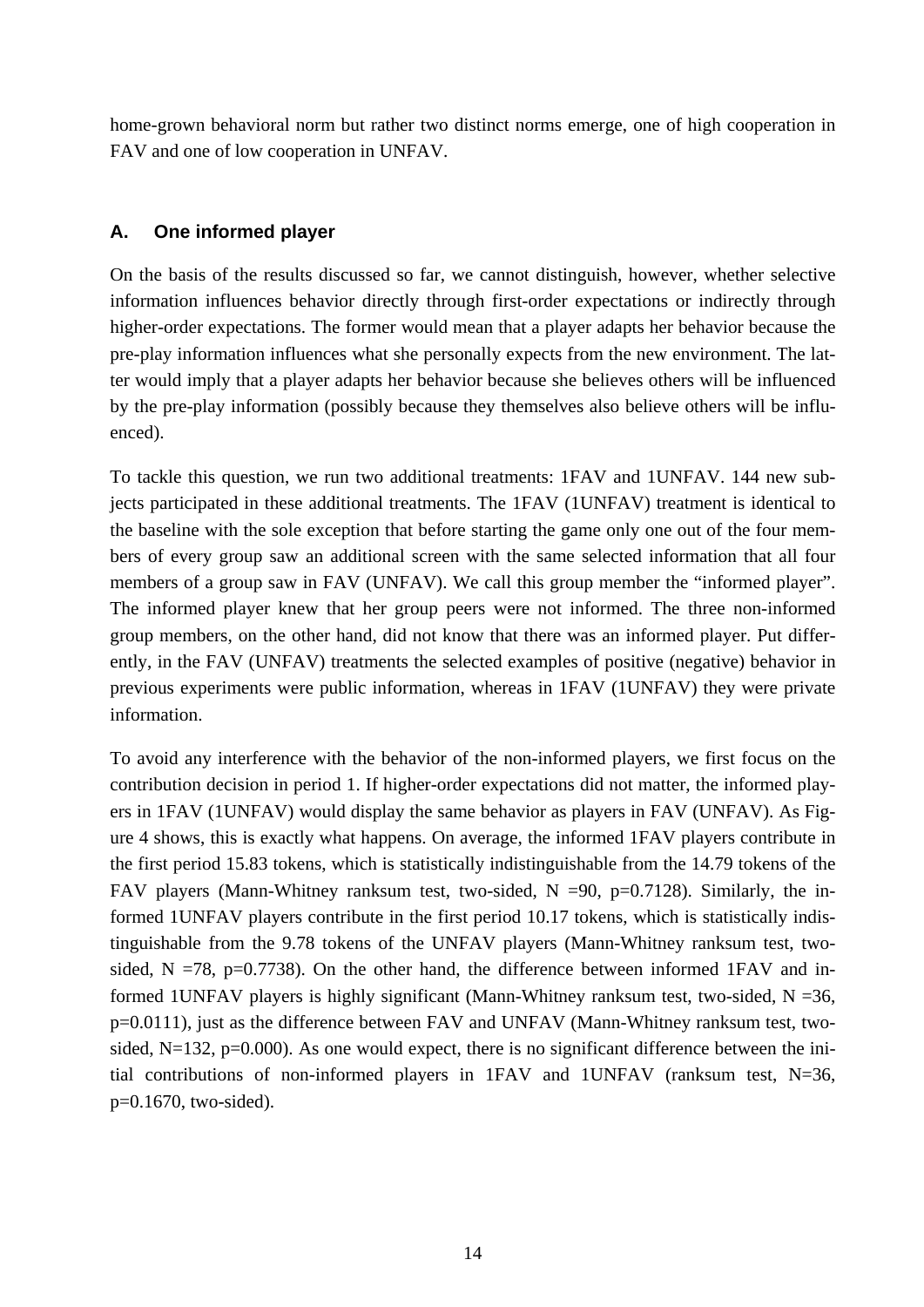

**Figure 4: Initial PG contributions of the informed players in FAV, UNFAV, 1FAV, and 1UNFAV**

*Notes:* FAV has 72 subjects, UNFAV has 60 subjects, 1FAV has 72 subjects, and 1UNFAV has 72 subjects. In FAV and UNFAV all players were informed whereas in 1FAV and 1UNFAV only one of the 4 members of each group was informed. Hence, there were 18 informed subjects in 1FAV and 18 in 1UNFAV.

Our results clearly suggest that selective information influences people's behavior directly through altering their first-order expectations. The selective information seems to be used to update expectations, and to adjust behavior accordingly. To add robustness to this result, we ran again additional belief-treatments and asked new, unrelated subjects to guess how much the informed players in 1FAV and 1UNFAV would contribute in the first period. In total, we had 48 new subjects in treatment 1FAV-B and 1UNFAV-B.10 Beliefs in treatments 1FAV-B and 1UNFAV-B correspond again very closely to observed behavior. Subjects expect the informed players to contribute on average 14.17 tokens after being shown the favorable selective information, and 11.41 tokens after the unfavorable information. The difference is highly significant (Mann-Whitney ranksum test, two-sided,  $N = 48$ ,  $p = 0.0320$ ).

From the second period onwards, in every group of the 1FAV and 1UNFAV treatments three non-informed players interact with one informed player. Strikingly however, as shown in Figure 5, having one player selectively informed suffices to bring about a similar effect as informing all four players. Over all 10 periods of interaction, there is no significant difference between UN-FAV and 1UNFAV (Mann-Whitney ranksum test, two-sided, N=33, p=0.9712), nor between FAV and 1FAV (Mann-Whitney ranksum test, two-sided, N=36, p=0.4863). In contrast, there is

-

<sup>10</sup> The procedure was identical to treatments FAV-B and UNFAV-B. See above.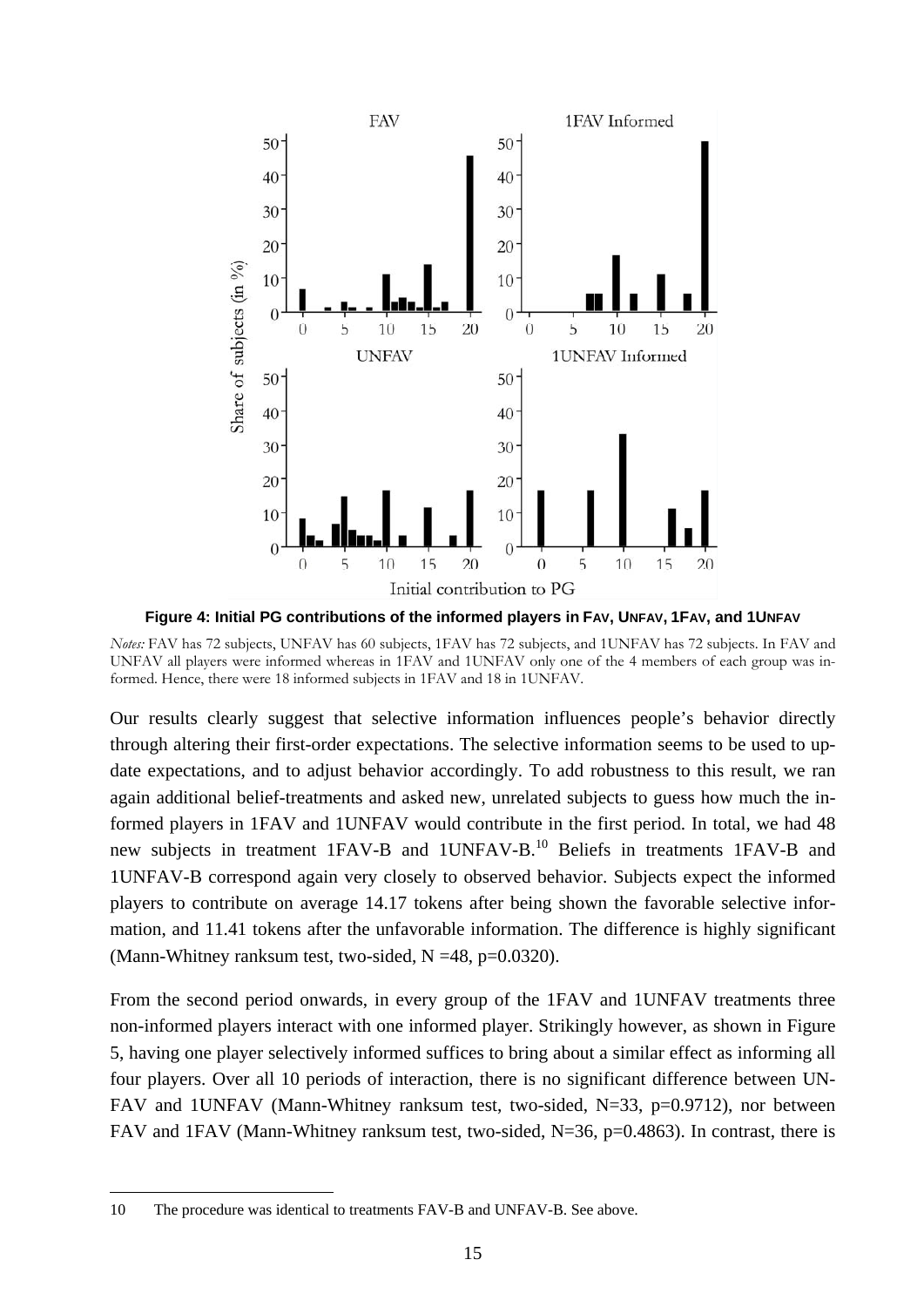a highly significant difference between 1FAV and 1UNFAV (Mann-Whitney ranksum test, twosided,  $N=36$ ,  $p=0.0026$ ).



**Figure 5: Public Good contributions in FAV, UNFAV, 1FAV, and 1UNFAV**

*Notes:* FAV has 72 subjects (18 groups), UNFAV has 60 subjects (15 groups), 1FAV has 72 subjects (18 groups), and 1UNFAV has 72 subjects (18 groups). The shaded areas around the treatment means show the corresponding standard deviations of 1FAV and 1UNFAV, as a measure of within-group heterogeneity. Standard deviations are calculated per group and then averaged over all groups of a treatment.

Moreover, as the shaded areas in Figure 5 illustrate, also in 1FAV and 1UNFAV behavior within groups becomes increasingly homogeneous over time. In 1FAV (1UNFAV) the mean standard deviation decreases significantly from 6.87 (7.25) in period 1 to 2.30 (2.65) in period 9 (Wilcoxon signed-rank test, two-sided. 1FAV:  $N=18$ ,  $p=0.0012$ . 1UNFAV:  $N=18$ ,  $p=0.0010$ ). Apparently, in this setting it is sufficient to selectively inform one out of four players to establish two distinct and robust behavioral norms.

The use of punishment in 1FAV and 1UNFAV is very similar with respect to the total volume of punishment (Mann-Whitney ranksum test, two-sided, N=36, p=0.2228), the use of anti-social punishment (Mann-Whitney ranksum test, two-sided, N=36, p=0.2519), and the use of counterpunishment. Just as with the comparison between FAV and UNFAV the most striking difference between 1FAV and 1UNFAV is the large gap in punishment effectiveness. As can be seen in Table 3, punishees in the 1FAV treatment increase their subsequent contribution by about 5 tokens. In 1UNFAV this effect is significantly smaller. This difference is robust to controlling for counter-punishment (columns 2-4) and the contribution level of one's group peers (column 4).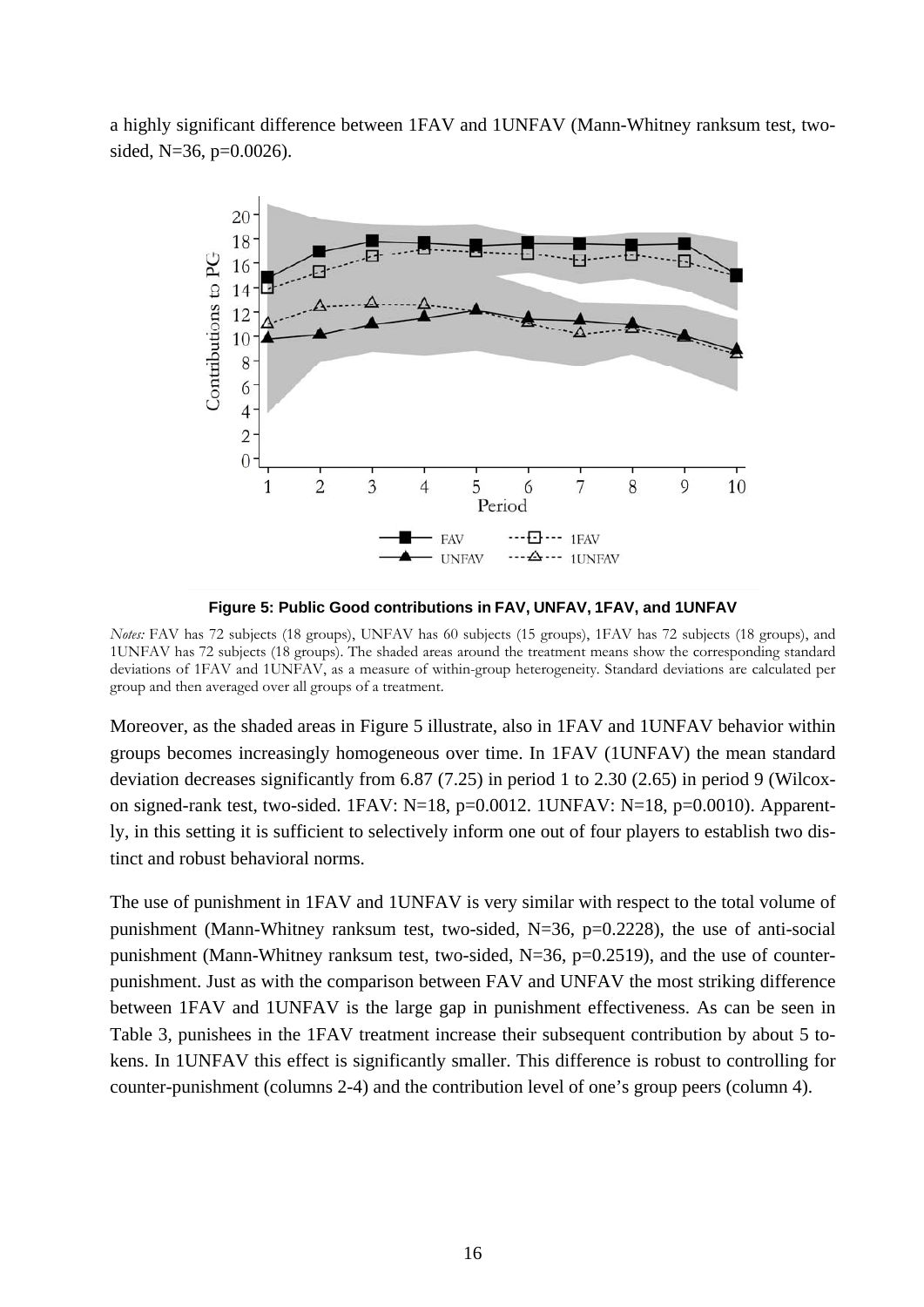| DV: Change in Contribution (t)        | (1)        | (2)        | (3)        | (4)         |
|---------------------------------------|------------|------------|------------|-------------|
|                                       |            |            |            |             |
| 1UNFAV                                | $-0.412$   | $-0.412$   | $-0.412$   | 0.159       |
|                                       | (0.254)    | (0.254)    | (0.254)    | (0.208)     |
| Received punishment in (t-1)          | 5.358***   | $5.313***$ | 5.869***   | 5.971***    |
|                                       | (0.411)    | (0.514)    | (0.627)    | (0.642)     |
| Received punishment in (t-1) x 1UNFAV | $-2.276**$ | $-2.279**$ | $-3.161**$ | $-3.209**$  |
|                                       | (0.851)    | (0.862)    | (1.224)    | (1.222)     |
| Counter-punished in (t-1)             |            | 0.115      | $-1.315$   | $-1.575$    |
|                                       |            | (0.939)    | (1.471)    | (1.456)     |
| Counter-punished in (t-1) x 1UNFAV    |            |            | 2.219      | 2.239       |
|                                       |            |            | (1.803)    | (1.749)     |
| Others' Contribution in (t-1)         |            |            |            | $0.117***$  |
|                                       |            |            |            | (0.0164)    |
| Constant                              | $-0.483**$ | $-0.483**$ | $-0.483**$ | $-2.378***$ |
|                                       | (0.151)    | (0.151)    | (0.151)    | (0.274)     |
|                                       |            |            |            |             |
| # observations                        | 1,296      | 1,296      | 1,296      | 1,296       |
| # subjects                            | 144        | 144        | 144        | 144         |
| # clusters                            | 36         | 36         | 36         | 36          |
| chi <sub>2</sub>                      | 187.5      | 186.1      | 233.4      | 228.0       |
| R squared (overall)                   | 0.113      | 0.113      | 0.115      | 0.132       |

**Table 3: Reaction to receiving punishment in 1FAV and 1UNFAV** 

Robust standard errors, clustered by groups, in parentheses. \*\*\* p<0.001, \*\* p<0.01, \* p<0.05. Random Effects Estimator. 

#### **B. No player informed**

The previous sections have shown that it makes a considerable difference whether people enter a complex social dilemma with favorable or unfavorable pre-play expectations. The 1FAV and 1UNFAV treatments suggest that even if only a small fraction of participants is informed, totally different norms of cooperation may emerge. However, to better assess the magnitude of the effect, we need to compare the behavior of (favorably and unfavorably) informed subjects with that of uninformed ones. For that purpose, we ran another treatment with 68 new subjects: NoInfo. In this treatment, subjects play exactly the same game as in the previous four treatments but this time none of the players receives any pre-play information.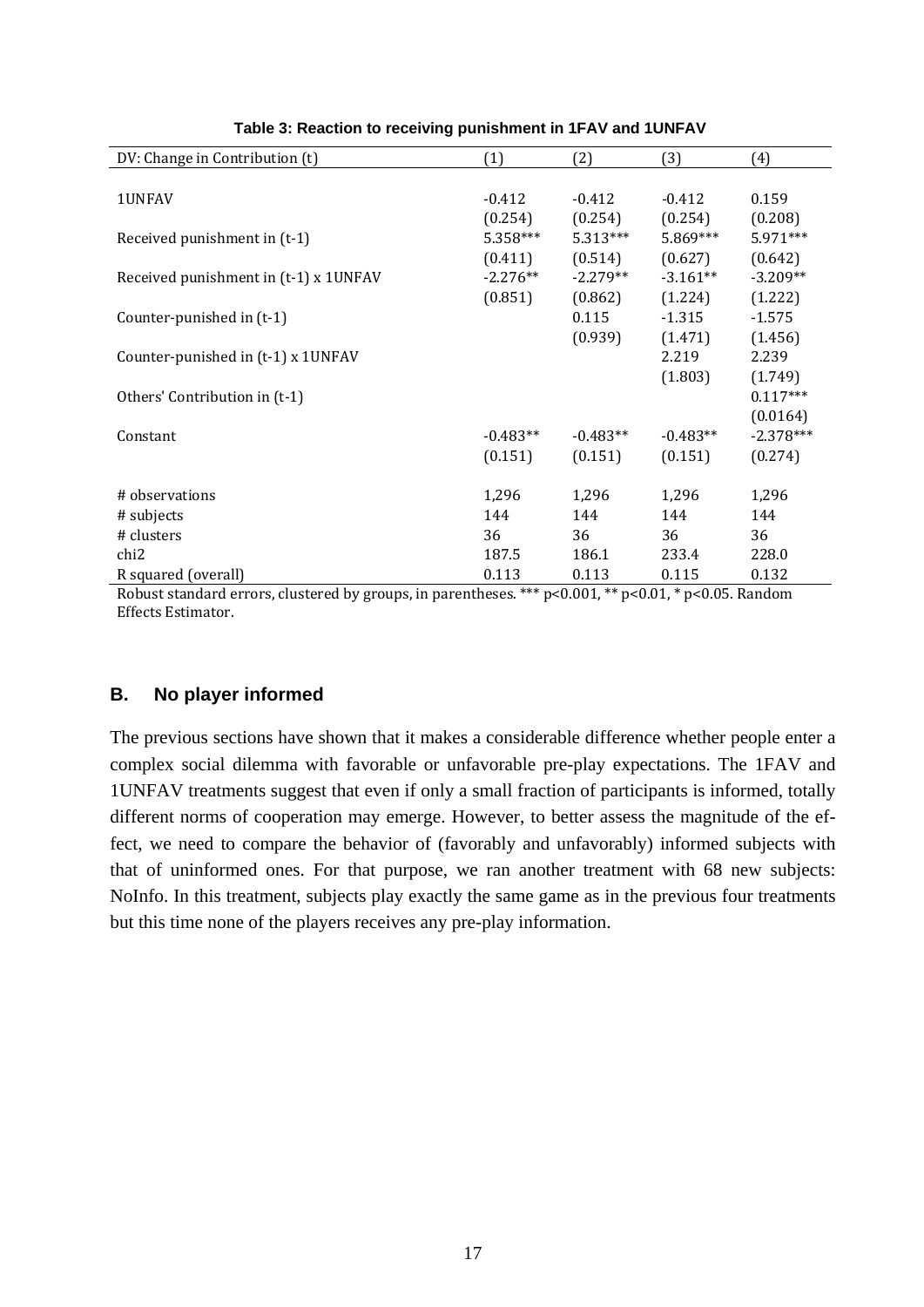

**Figure 6: Public Good contributions in Bonn and London** 

*Notes:* Left panel: NoInfo Bonn has 68 subjects (17 groups), FAV Bonn has 72 subjects (18 groups), UNFAV Bonn has 60 subjects (15 groups), Right panel: NoInfo London (Nikiforakis, 2008) has 48 subjects (12 groups), FAV London has 64 subjects (16 groups).

As the left panel of Figure 6 shows, letting people play the game without pre-play information is virtually equivalent to giving them favorable information (Mann-Whitney ranksum test, twosided, N=35, p=0.2411). This suggests that people's home-grown expectations of one another and their resulting cooperativeness are rather high. But at the same time, the substantial drop of cooperation after seeing the unfavorable examples (Mann-Whitney ranksum test, two-sided, N=32, p=0.0024) suggests that those favorable home-grown expectations are very fragile. In fact, as we saw above it is sufficient to give just one player unfavorable information to provoke the drop of cooperativeness (Mann-Whitney ranksum test, two-sided, N=35, p=0.0008).

A plausible objection to the observed asymmetry between the effect of FAV and UNFAV with respect to NoInfo would be that FAV simply cannot improve cooperation upon NoInfo since Noinfo already displays very high levels of cooperation. The asymmetry would thus be simply due to a ceiling effect. To test this, we ran yet another additional experimental treatment. From Nikiforakis (2008) we know that a treatment identical to our NoInfo displayed much lower levels of cooperation at the Royal Holloway Lab in London, UK. Whereas our NoInfo treatment at Bonn had mean contributions of 16.46 tokens, subjects in London contributed on average merely 8.72. We thus conjecture that the FAV treatment should have a rather good shot at enhancing cooperation in London. Our additional FAV sessions in London comprise a total of 64 participants.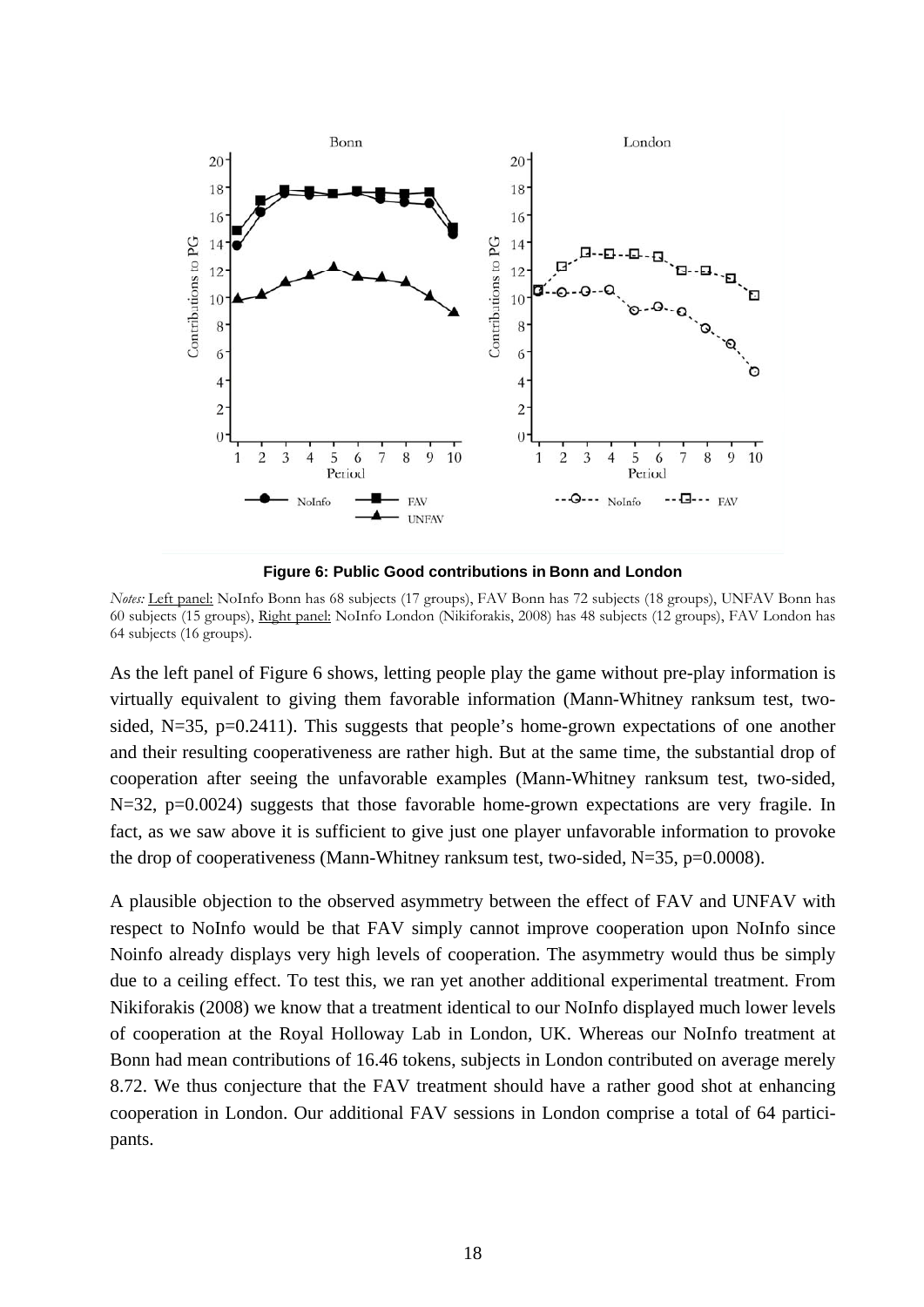The effect of favorable information on contribution levels in London is shown in the right panel of Figure 6. Also in an environment with much lower home-grown cooperativeness the positive information is not able to increase initial contributions to the public good. In fact, mean first period cooperation in FAV London (10.48) and NoInfo London (10.35) are virtually identical (Mann-Whitney ranksum test, two-sided,  $N=112$ ,  $p=0.9881$ ). Over time, however, contributions in NoInfo London decrease even further whilst they remain rather constant in FAV London. Average contributions increase from 8.72 in NoInfo London to 12.00 in FAV London. This increase of almost 40% is remarkable, though it falls short of being statistically significant (Mann-Whitney ranksum test, two-sided,  $p=1567$ ). Still, the behavioral pattern seems to be strongly influenced by the favorable manipulation. While cooperation is sustained in FAV London, contribution rates quickly decline in NoInfo London. In FAV London, contributions rise sharply for the first three periods and stay more or less stable until period six before displaying a slight decay at the end. In contrast, in NoInfo London contributions never rise but rather decay from the fourth period on. This difference of time trends is highly significant (Mann-Whitney ranksum test over means of first differences, two-sided,  $N = 28$ ,  $p = .0243$ ).

#### **6. Discussion**

In this paper, we have explored how cooperative behavior reacts to selective pre-play information about other, unrelated groups. To this end, we have used an experimental framework that captures cooperation situations that are sufficiently rich, so that several potentially conflicting behavioral norms might emerge. We find that the aggregate level of cooperativeness dramatically depends on pre-play information. Additional treatments show that the initial change in behavior can be attributed to a change of initial beliefs. Over time, the difference between groups that had been shown positive examples of behavior and those that had seen negative examples does not narrow but rather widens. On the other hand, behavior within both types of groups becomes increasingly homogeneous over time, indicating the formation of rather different social norms: high cooperation in FAV, low cooperation in UNFAV.

Moreover, if punishment is the consequence of a perceived norm infraction of the punishee (as perceived by the punisher) and the punishee's reaction to being punished reflects her (dis)agreement with the punisher's normative judgment, our findings suggest two interesting things. On the one hand, the fact that punishment is substantially less effective in UNFAV than in FAV indicates that for some people pre-play information not only alters behavioral expectations ("how will people behave") but also normative expectations ("how should one rightfully behave"). Apparently, in UNFAV many defectors not only think that it is common to contribute low but also legitimate. On the other hand, the vast majority of punishment is pro-social, both in FAV and in UNFAV. Apparently thus, many players in UNFAV do not think that contributing low is legitimate, notwithstanding the negative examples of others' behavior seen at the beginning of the experiment.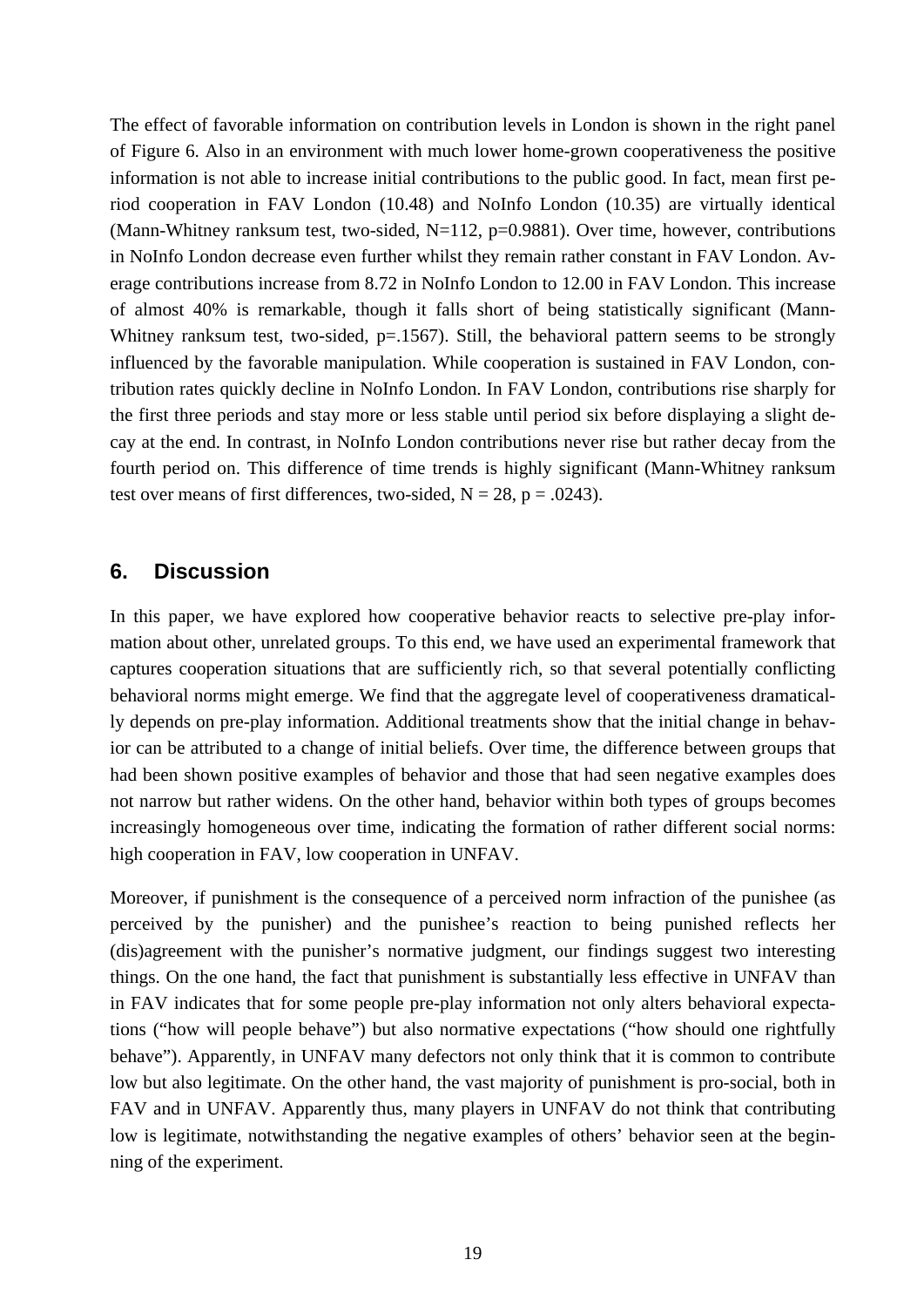This points at an interesting source of heterogeneity that calls for further exploration in the future. People seem to differ in the degree to which they condition their normative expectations on how other people behave. On one extreme of the spectrum, one's normative expectation would be derived from a social ideal and not change in the face of deviating behavior. On the other end of the spectrum, a person's notion of how one should rightfully behave would depend solely on what other people do. We might call the former pure moralism and the latter pure conformism. Most people will likely be somewhere in between. Further research should investigate the predictive power of a type classification based on the conditionality of people's normative expectations as well as the relationship between such a classification and the concept of conditional cooperation, which is purely based on behavioral expectations.

Our findings have a number of additional implications. First, they clearly point to the relevance of pre-game communication – a factor that has only lately started to receive significant attention in the literature. While the existing literature usually focuses on self-chosen cheap talk messages (for an overview, see Crawford 1998), we demonstrate that also exogenously selected, one-way information about other players can alter how players act in subsequent games. In particular the findings of our belief treatments might be of interest to this literature. They suggest a possible channel through which the observed effects of cheap talk are mediated, namely through the alteration of subjects' pre-game expectations.

Taken together, our results underline the power and importance of information and experience in shaping cooperative behavior. The bottom line is that observation matters. Interestingly, people do not only learn from what they experience themselves. They also seem to learn "vicariously", by observing others, or by seeing the results (Bandura 1977). The effect is even present when participants are told that the information they are receiving is selective. Most strikingly, the substantial difference in behavior is even achieved when only one person out of four receives the pre-play information (1FAV and 1UNFAV). This connects our study with the growing literature on social learning (for a recent meta-study see Weizsäcker 2010). Our subjects' behavior critically depends on pre-game expectations, which we show to be easy to deteriorate in a complex setting – simply by providing subjects the opportunity of vicarious learning.

This suggests that, in appropriate circumstances, impression management might indeed be a feasible tool to avert, or at least to mitigate, the danger of social dilemmas. Of course this is a paternalistic intervention. But note that conditional cooperators need not even be deceived for the intervention to be successful. All that is required is that they expect the manipulation to matter for a sufficient fraction of the remaining members of their group, be that because they are deceived, or because they are skeptical themselves, but willing to give cooperation a try since the intervention gives all of them one and the same informational starting point.

For policy makers these findings represent both a chance and a peril. If they do not manage to repair broken windows quickly, both literally and metaphorically speaking, chances are that a vicious cycle starts. By contrast, if they can induce some to lead others by their socially beneficial example, this strategy may well work. In particular, policy makers would want to prevent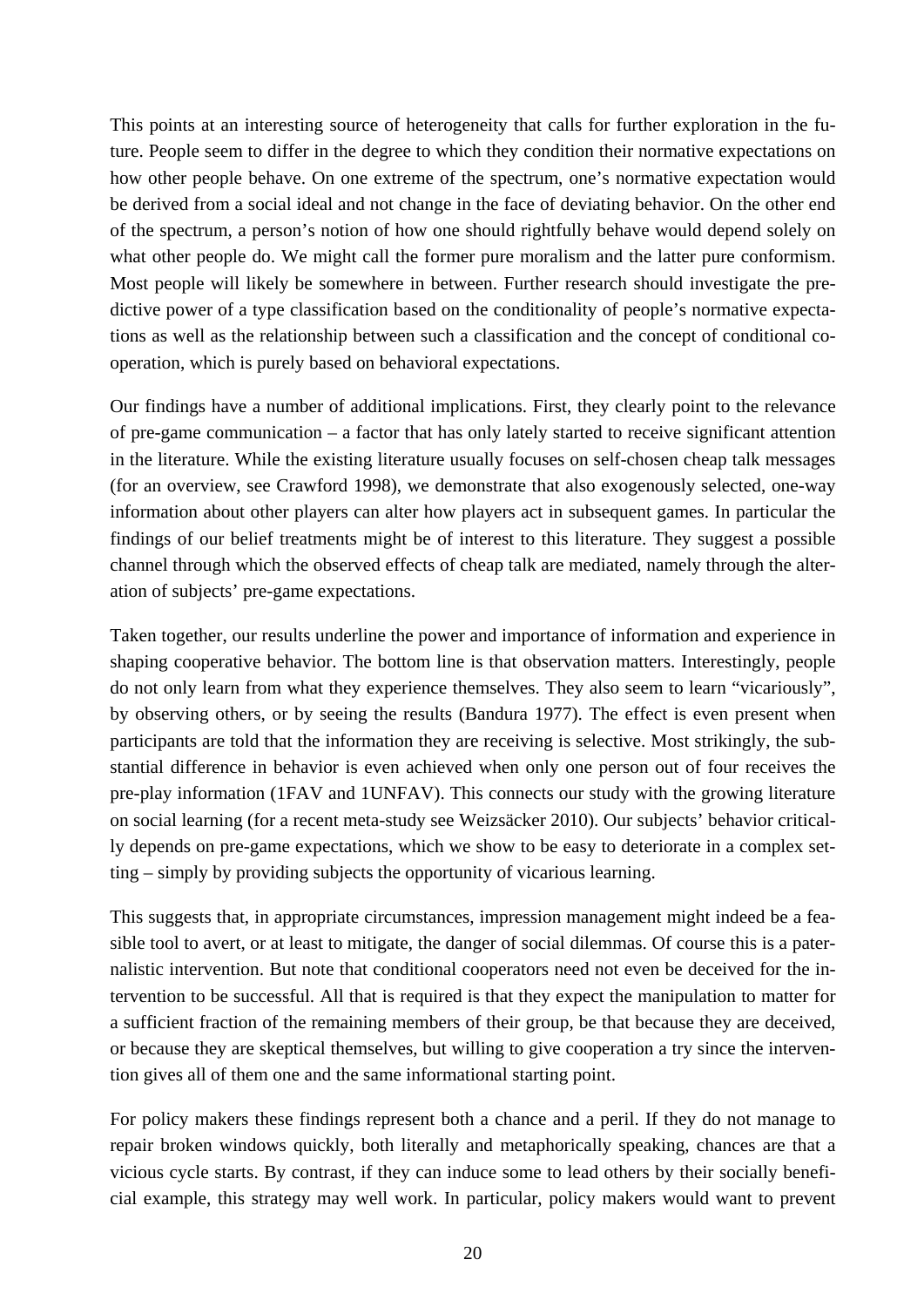(perhaps wrong) pessimistic beliefs from spreading. In any case, we show that home-grown expectations must not be disregarded in order to attain socially desirable outcomes. Consequently in situations where the success of a law depends on the willingness of individual citizens to cooperate – for instance in areas like waste separation and sustainable water use – government might want to consider a PR campaign in order to create a general atmosphere of cooperativeness within the population.

Managing first impressions might certainly be less effective if the large majority of addressees know better. The intervention requires a sufficient degree of uncertainty. Yet in political reality, quite a few public goods are characterized by deep conceptual and factual uncertainty. Problems like climate change are heavily contested among scientists and not well understood by many. Addressees have to trust expertise. If in the eyes of addressees the underlying social problem is opaque, they are also likely to be uncertain how others will react to it. Most importantly, addressees face behavioral uncertainty whenever they newly enter a community. They do not know local mores, nor do they know how determined the group is when it comes to enforcing them.

The results in this paper should, of course, not be taken as arguments against the importance of elaborated, incentives-altering mechanisms in general. For instance, the effectiveness of our very simple mechanism seems to be asymmetric, since it has a hard time to increase cooperation in an otherwise uncooperative environment. Still, our findings suggest that minimal interventions *can* have a strong behavioral effect. Future research could try to explore the interaction between such simple and other, more complex and intrusive mechanisms.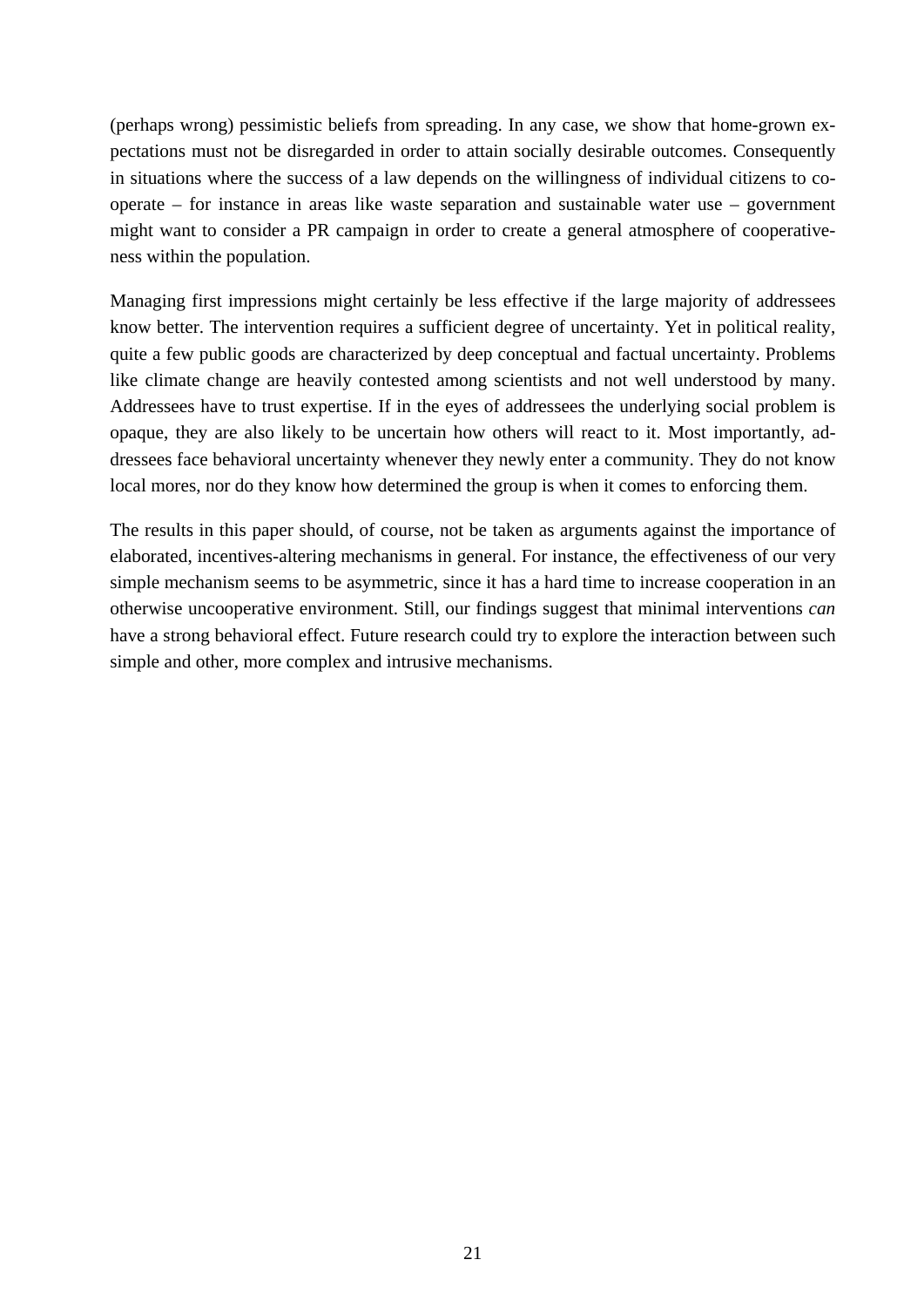#### **References**

- **Akerlof, George A. and Rachel E. Kranton.** 2000. "Economics and Identity." *The Quarterly Journal of Economics*, 115(3), 715-53.
- **Andreoni, James.** 1988. "Why Free Ride? Strategies and Learning in Public Goods Experiments." *Journal of Public Economics*, 37, 291-304.
- **Andreoni, James and Ragan Petrie.** 2004. "Public Goods Experiments without Confidentiality. A Glimpse into Fund-Raising." *Journal of Public Economics*, 88, 1605-23.
- **Bandura, Albert.** 1977. *Social Learning Theory*. Englewood Cliffs: Prenctice Hall.
- **Bénabou, Roland and Jean Tirole.** 2011. "Identity, Morals, and Taboos: Beliefs as Assets." *The Quarterly Journal of Economics*, 126(2), 805-55.
- **Berg, Joyce, John Dickhaut and Kevin McCabe.** 1995. "Trust, Reciprocity, and Social History." *Games and Economic Behavior*, 10, 122-42.
- **Bernheim, B. Douglas.** 1994. "A Theory of Conformity." *Journal of Political Economy*, 102(5), 841-77.
- **Bicchieri, Cristina.** 2006. *The Grammar of Society: The Nature and Dynamics of Social Norms*. Cambridge UK: Cambridge University Press.
- **Bicchieri, Cristina and Erte Xiao.** 2009. "Do the Right Thing: But Only If Others Do So." *Journal of Behavioral Decision Making*, 22, 191-208.
- **Blume, Andreas and Andreas Ortmann.** 2007. "The Effects of Costless Pre-Play Communication. Experimental Evidence from Games with Pareto-Ranked Equilibria." *Journal of Economic Theory*, 132, 274-90.
- **Bohnet, Iris and Richard Zeckhauser.** 2004. "Social Comparisons in Ultimatum Bargaining." *Scandinavian Journal of Economics*, 106, 495-510.
- **Braga, Anthony A., David L. Weisburd, Elin J. Waring, Lorraine Green Mazerolle, William Spelman and Francis Gajewski.** 1999. "Problem-Oriented Policing in Violent Crime Places. A Randomized Controlled Experiment." *Criminology*, 37, 541- 80.
- **Brekke, Kjell Arne, Karen Evelyn Hauge, Jo Thori Lind and Karine Nyborg.** 2009. "Playing with the Good Guys: A Public Good Game with Endogenous Group Formation,"
- **Burlando, Roberto M. and Francesco Guala.** 2005. "Heterogeneous Agents in Publilc Goods Experiments." *Experimental Economics*, 8, 35-54.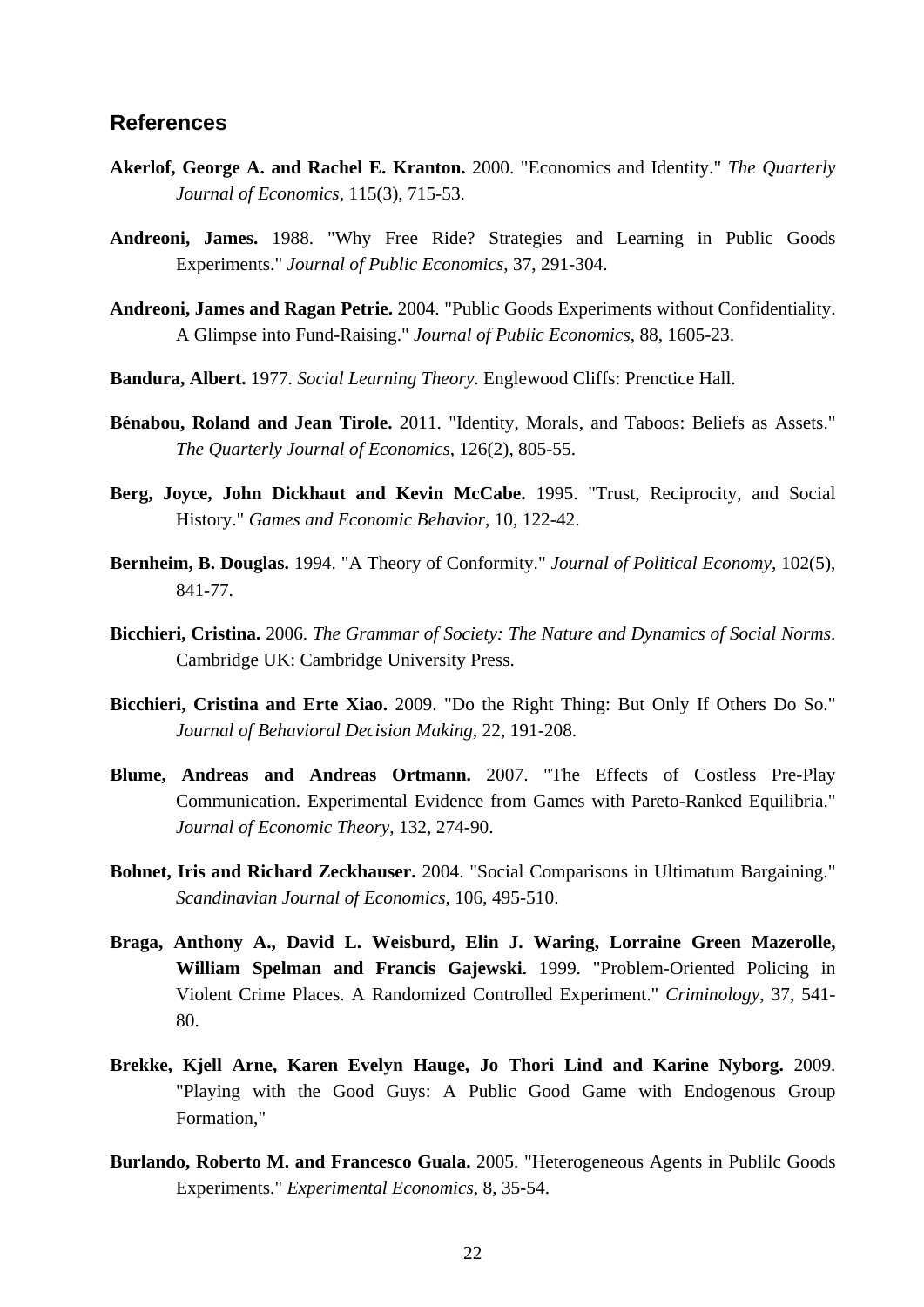- **Chen, Yan, F.Maxwell Harper, Joseph Konstan and Sherry Xin Li.** 2010. "Social Comparisons and Contributions to Online Communities. A Field Experiment on Movielens." *American Economic Review*, 100(4), 1358-98.
- **Cialdini, Robert B., Raymond R. Reno and Carl A. Kallgren.** 1990. "A Focus Theory of Normative Conduct. Recycling the Concept of Norms to Reduce Littering in Public Places." *Journal of Personality and Social Psychology*, 58, 1015-26.
- **Cinyabuguma, Matthias, Talbot Page and Louis Putterman.** 2005. "Cooperation under the Threat of Expulsion in a Public Goods Experiment." *Journal of Public Economics*, 89, 1421-35.
- **Corazzini, Lucca, Sebastian Kube, Michel André Maréchal and Antonio Nicolo.** 2010. "Elections and Deceptions. Theory and Experimental Evidence,"
- **Crawford, Vincent.** 1998. "A Survey of Experiments on Communication Via Cheap Talk." *Journal of Economic Theory*, 78(2), 286-98.
- **Croson, Rachel T.A., Enrique Fatas and Tibor Neugebauer.** 2008. "The Effect of Excludability on Team Production,"
- **Dal Bó, Ernesto and Pedro Dal Bó.** 2009. "" Do the Right Thing." The Effects of Moral Suasion on Cooperation," National Bureau of Economic Research,
- **Dufwenberg, Martin and Georg Kirchsteiger.** 2004. "A Theory of Sequential Reciprocity." *Games and Economic Behavior*, 47, 268-98.
- **Engel, Christoph, Martin Beckenkamp, Andreas Glöckner, Bernd Irlenbusch, Heike Hennig-Schmidt, Sebastian Kube, Michael Kurschilgen, Alexander Morell, Andreas Nicklisch, Hans-Theo Normann, et al.** 2014. "First Impressions Are More Important Than Early Intervention: Qualifying Broken Windows Theory in the Lab." *International Review of Law and Economics*, 37, 126-36.
- **Falk, Armin and Urs Fischbacher.** 2006. "A Theory of Reciprocity." *Games and Economic Behavior*, 54, 293-315.
- **Falkinger, Josef, Ernst Fehr, Simon Gächter and Rudolf Winter-Ebmer.** 2000. "A Simple Mechanism for the Efficient Provision of Public Goods. Experimental Evidence." *American Economic Review*, 90, 247-64.
- **Fehr, Ernst and Simon Gächter.** 2002. "Altruistic Punishment in Humans." *Nature*, 415, 137- 40.
- **\_\_\_\_.** 2000a. "Cooperation and Punishment in Public Goods Experiments." *American Economic Review*, 90(4), 980-94.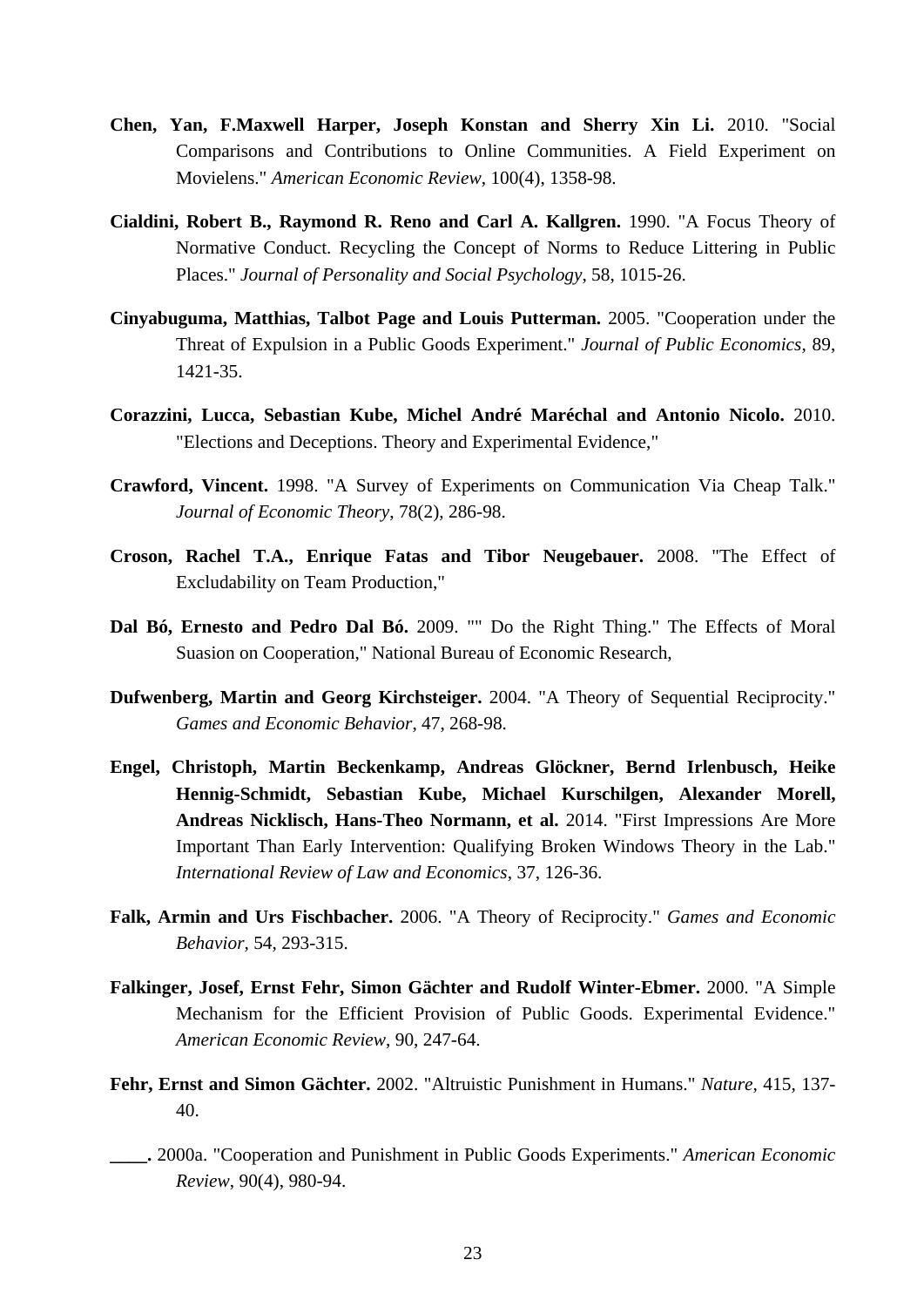- **\_\_\_\_.** 2000b. "Cooperation and Punishment in Public Goods Experiments." *American Economic Review*, 90, 980-94.
- Fehr, Ernst and Bettina Rockenbach. 2003. "Detrimental Effects of Sanctions on Human Altruism." *Nature*, 422, 137-40.
- **Fischbacher, Urs.** 2007. "Z-Tree. Zurich Toolbox for Ready-Made Economic Experiments." *Experimental Economics*, 10, 171-78.
- **Fischbacher, Urs and Simon Gächter.** 2010. "Social Preferences, Beliefs, and the Dynamics of Free Riding in Public Good Experiments." *American Economic Review*, 100(1), 541-56.
- **Fischbacher, Urs, Simon Gächter and Ernst Fehr.** 2001. "Are People Conditionally Cooperative? Evidence from a Public Goods Experiment." *Economics Letters*, 71, 397- 404.
- **Forsythe, Robert, Roger B. Myerson, Thomas Rietz and Robert J. Weber.** 1993. "An Experiment on Coordination in Multi-Candidate Elections. The Importance of Polls and Election Histories." *Social Choice & Welfare*, 10, 223-47.
- **Forsythe, Robert, Thomas Rietz, Roger B. Myerson and Robert J. Weber.** 1996. "An Experimental Study of Voting Rules and Polls in Three-Candidate Elections." *International Journal of Game Theory*, 25, 355-83.
- **Frey, Bruno and Stephan Meier.** 2004. "Social Comparisons and Pro-Social Behavior: Testing "Conditional Cooperation" in a Field Experiment." *American Economic Review*, 94, 1717-22.
- **Gächter, Simon and Christian Thöni.** 2007. "Social Learning and Voluntary Cooperation among Like-Minded People." *Journal of the European Economic Association*, 3, 303- 14.
- **Galbiati, Roberto and Pietro Vertova.** 2008. "Law and Behaviours in Social Dilemmas. Testing the Effect of Obligations on Commitment." *Games and Economic Behavior*, 64, 146-70.
- **Glöckner, Andreas, Bernd Irlenbusch, Andreas Nicklisch and Hans-Theo Normann.** 2010. "Leading with(out) Sacrifice? A Public-Goods Experiment with a Privileged Player." *Economic Inquiry*, \*\*\*, \*\*\*.
- **Goerg, Sebastian J. and Gary Walkowitz.** 2010. "On the Prevalence of Framing Effects across Subject-Pools in a Two-Person Cooperation Game." *Journal of Economic Psychology*, \*\*\*, \*\*\*.
- **Greiner, Ben.** 2004. "An Online Recruiting System for Economic Experiments," K. Kremer and V. Macho, *Forschung Und Wissenschaftliches Rechnen 2003.* Göttingen: 79-93.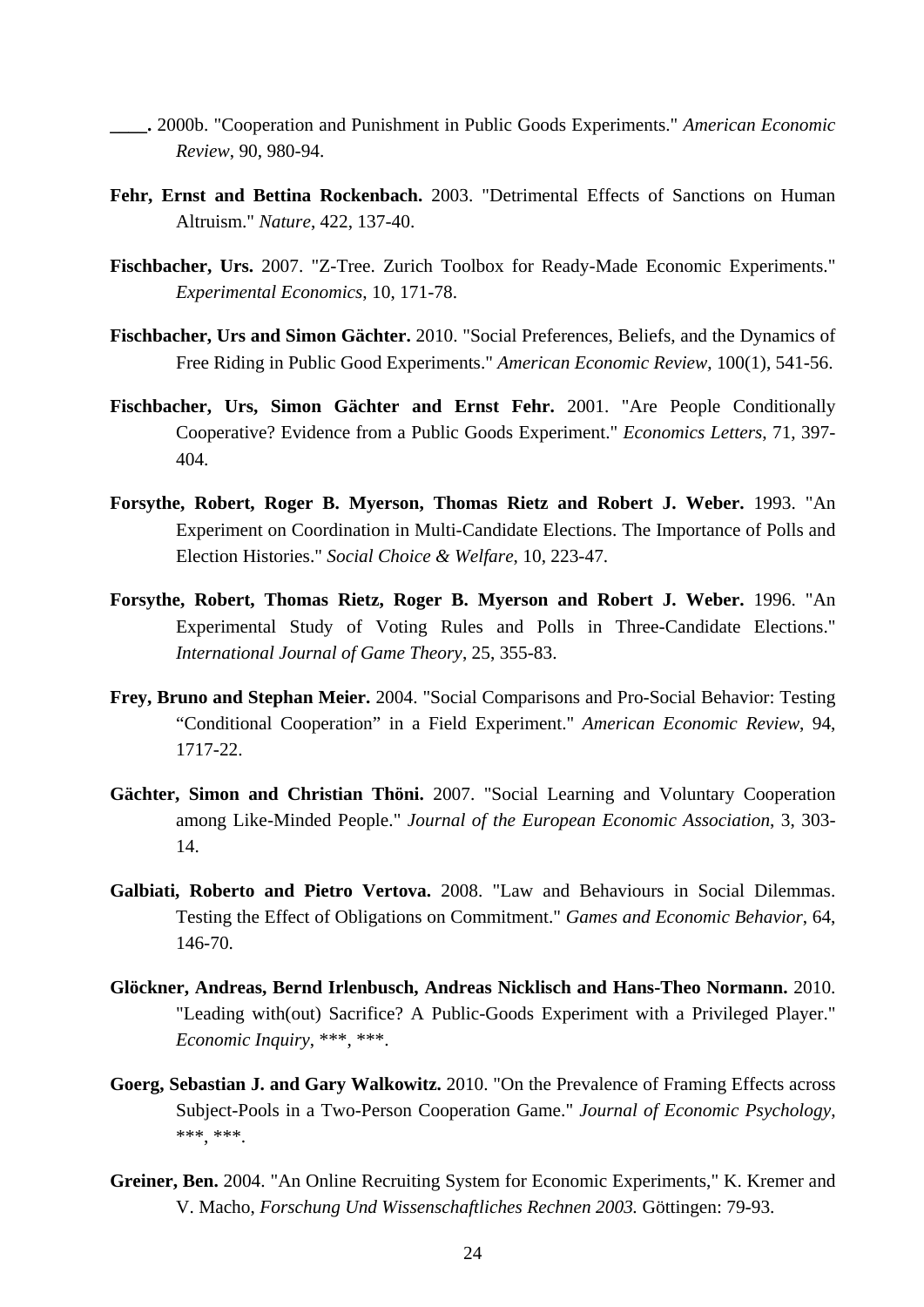- **Gunnthorsdotir, Anna, Daniel Houser and Kevin McCabe.** 2007. "Disposition, History and Contributions in Public Goods Experiments." *Journal of Economic Behavior & Organization*, 62, 304-15.
- **Gürerk, Özgür, Bernd Irlenbusch and Bettina Rockenbach.** 2006. "The Competitive Advantage of Sanctioning Institutions." *Science*, 312, 108-11.
- **Herrmann, Benedikt, Christian Thöni and Simon Gächter.** 2008. "Antisocial Punishment across Societies." *Science*, 319, 1362-67.
- **Isaac, R. Mark, James M. Walker and Arlington W. Williams.** 1994. "Group Size and the Voluntary Provision of Public Goods. Experimental Evidence Utilizing Large Groups." *Journal of Public Economics*, 54, 1-36.
- **Keizer, Kees, Siegwart Lindenberg and Linda Steg.** 2008. "The Spreading of Disorder," *Science.* 1681-85.
- **Klor, Esteban and Eyal Winter.** 2007. "The Welfare Effects of Public Opinion Polls." *International Journal of Game Theory*, 35, 379-94.
- **Kogan, Shimon, Anthony M. Kwasnica and Roberto A. Weber.** 2010. "Coordination in the Presence of Asset Markets." *American Economic Review*, \*\*\*, \*\*\*.
- **Krupka, Erin L. and Roberto A. Weber.** 2009. "The Focusing and Informational Effects of Norms on Pro-Social Behavior." *Journal of Economic Psychology*, 30, 307-20.
- **Kube, Sebastian and Christian Traxler.** 2010. "The Interaction of Legal and Social Norm Enforcement." *Journal of Public Economic Theory*, \*\*\*, \*\*\*.
- **Mengel, Friedrike.** 2007. "The Evolution of Function-Value Traits for Conditional Cooperation." *Journal of Theoretical Biology*, 245, 564-75.
- **Nikiforakis, Nikos.** 2008. "Punishment and Counter-Punishment in Public Good Games: Can We Really Govern Ourselves?" *Journal of Public Economics*, 92, 91-112.
- **Ostrom, Elinor, James M. Walker and Roy Gardner.** 1992. "Covenants with and without Sword. Self-Governance Is Possible." *American Political Science Review*, 40, 309-17.
- **Page, Talbot, Louis Putterman and Bulent Unel.** 2005. "Voluntary Association in Public Goods Experiments. Reciprocity, Mimicry and Efficiency." *Economic Journal*, 115, 1032-53.
- **Ramos, Joao and Benno Torgler.** 2010. "Are Academics Messy? Testing the Broken Windows Theory with a Field Experiment in the Work Environment,"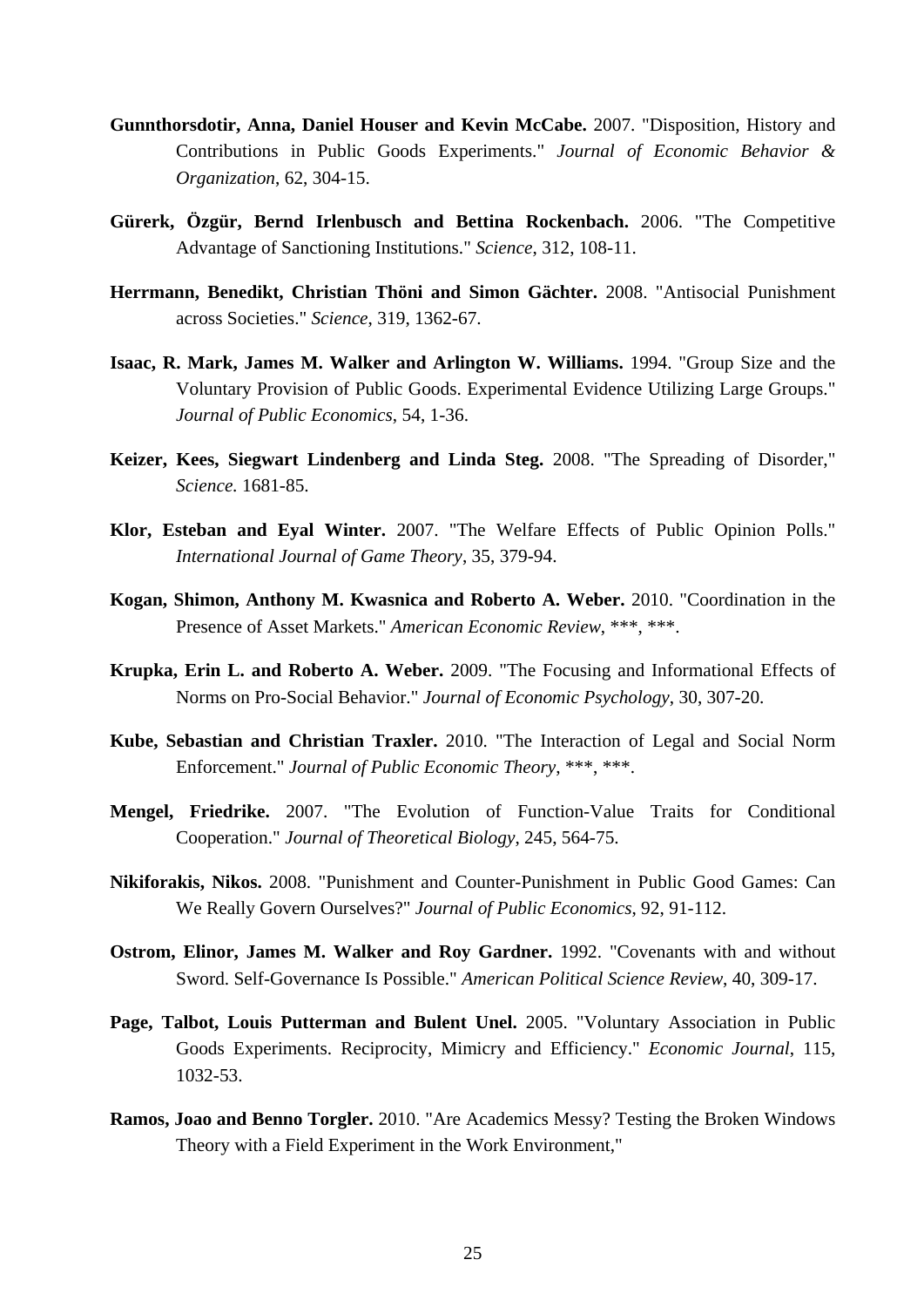- **Shang, Jen and Rachel T.A. Croson.** 2009. "A Field Experiment in Charitable Contribution. The Impact of Social Information on the Voluntary Provision of Public Goods." *Economic Journal*, 119, 1422-39.
- **Weber, Roberto A.** 2006. "Managing Growth to Achieve Efficient Coordination in Large Groups." *American Economic Review*, 96, 114-26.
- **Weizsäcker, Georg.** 2010. "Do We Follow Others When We Should? A Simple Test of Rational Expectations." *American Economic Review*, \*\*\*.
- **Wilson, James Q. and George L. Kelling.** 1982. "Police and Neighborhood Safety. Broken Windows." *Atlantic Monthly*, 127, 29-38.
- **Zimbardo, Philip.** 1969. "The Human Choice. Individuation, Reason, and Order Versus Deindividuation, Impulse, and Chaos." *Nebraska Symposium on Motivation*, 17, 237- 307.
- **Zimbardo, Philip G. and Ebbe B. Ebbesen.** 1969. *Influencing Attitudes and Changing Behavior. A Basic Introduction to Relevant Methodology, Theory, and Applications*. Reading, Mass.,: Addison-Wesley Pub. Co.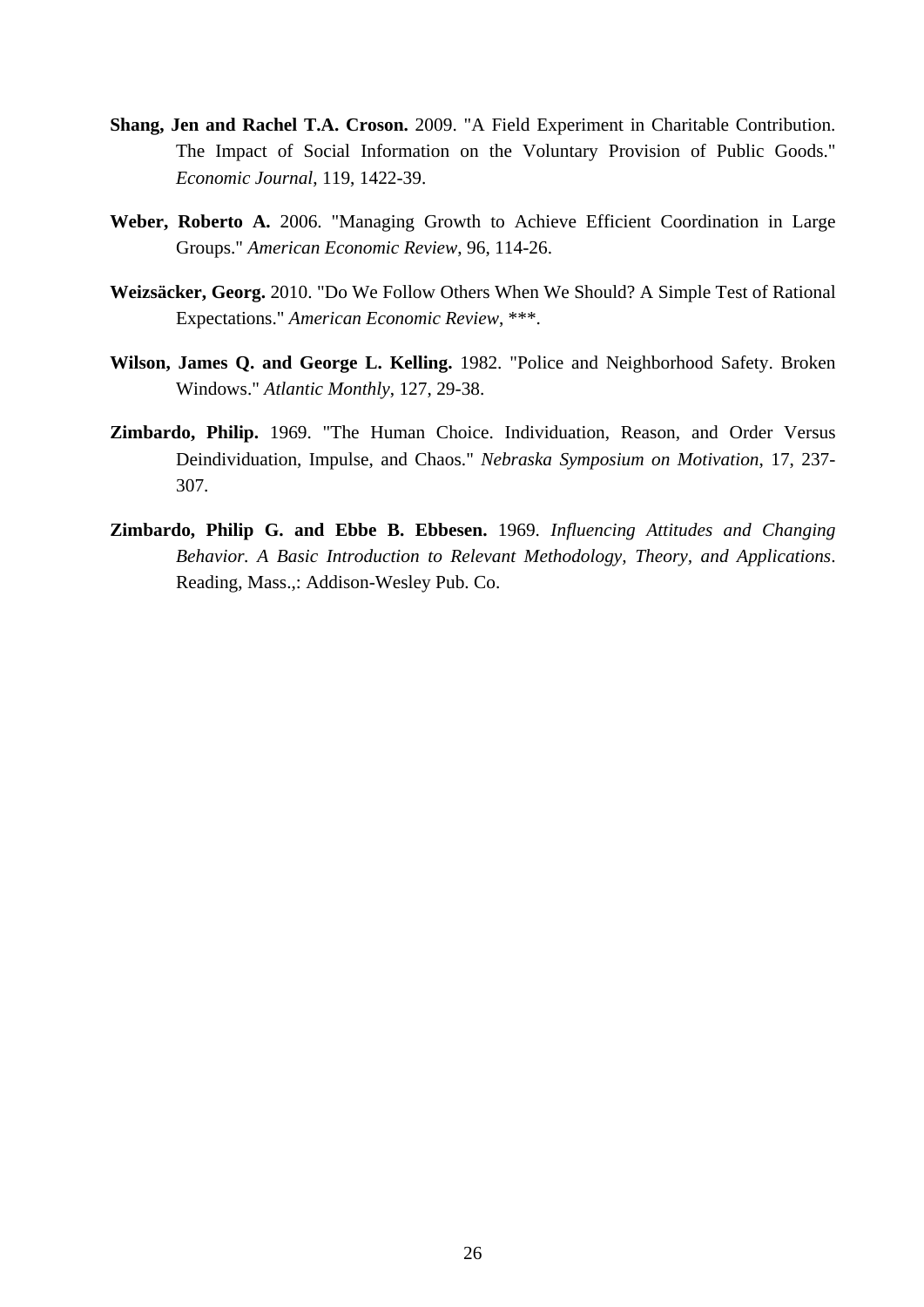## **Appendix 1: Experimental Instructions**

You are now taking part in an economic experiment. If you read the following instructions carefully, you can, depending on your decisions, earn a considerable amount of money. It is therefore important that you take your time to understand the instructions.

The instructions which we have distributed to you are for your private information. **Please do not communicate with the other participants during the experiment.** Should you have any questions please ask us.

During the experiment we shall not speak of Pounds, but of Experimental Currency Units (ECU). Your entire earnings will be calculated in ECUs. At the end of the experiment the total amount of ECUs you have earned will be converted to Pounds at the rate of **1 ECU = 4 p** and will be immediately paid to you in cash.

At the beginning of the experiment the participants will be randomly divided into groups of four. You will therefore be in a group with 3 other participants**. The composition of each group will remain the same throughout the experiment.** The experiment lasts 10 periods and each period is divided into 3 stages.

#### **The 1st stage:**

At the beginning of each of the 10 periods each participant will receive 20 ECUs. In the following, we shall refer to this amount as the "endowment". In the 1<sup>st</sup> stage, your task is to decide how to use your endowment. You have to decide how many of the 20 ECUs you want to contribute to a project (from 0 to 20) and how many of them to keep for yourself. The consequences of your decision are explained in detail below.

Once all the players have decided their contribution to the project you will be informed about, the group's total contribution, your income from the project and your payoff in this period. Your payoff in each period is calculated using the following simple formula. Again, if you have any difficulties do not hesitate to ask us.

| <b>Income from the <math>1^{st}</math></b> = Endowment of |             | - Your contribution to the | + 0.4*Total contribution to the |
|-----------------------------------------------------------|-------------|----------------------------|---------------------------------|
| stage                                                     | <b>ECUs</b> | Project                    | Project                         |

This formula shows that your  $1<sup>st</sup>$  stage income consists of two parts:

- 1) The ECUs which you have kept for yourself (endowment contribution)
- 2) The income from the project, which equals to the 40% of the group's total contribution.

The income of each group member from the project is calculated in the same way. This means that each group member receives the same income from the project. Suppose the sum of the contributions of all group members are 60 ECUs. In this case, each member of the group receives an income from the project of: 0.4\*60=24 ECUs. If the total contribution to the project is 9 points, then each member of the group receives an income of: 0.4\*9=3.6 ECUs from the project.

You always have the option of keeping the ECUs for yourself or contributing them to the project. Each ECU that you keep raises your end of period income by 1 ECU. Supposing you contributed this point to the project instead, then the total contribution to the project would rise by 1 ECUs. Your income from the project would thus rise by 0.4\*1=0.4 ECUs. However, the income of the other group members would also rise by 0.4 ECUs each, so that the total income of the group from the project would be 1.6 points. Your contribution to the project therefore also raises the income of the other group members. On the other hand you also earn an income for each point contributed by the other members to the project. In particular, for each point contributed by any member you earn 0.4 ECUs.

In addition to the 20 ECUs per period, each participant receives a one-off lump sum payment of 25 ECUs at the beginning of this part. This one-off payment can be used to pay for eventual losses during the experiment. **However, you can always evade losses with certainty through your own decisions.** Note that this lump sum payment will not be used to calculate the income from the period. It will only be added to your total income from all the periods at the very end.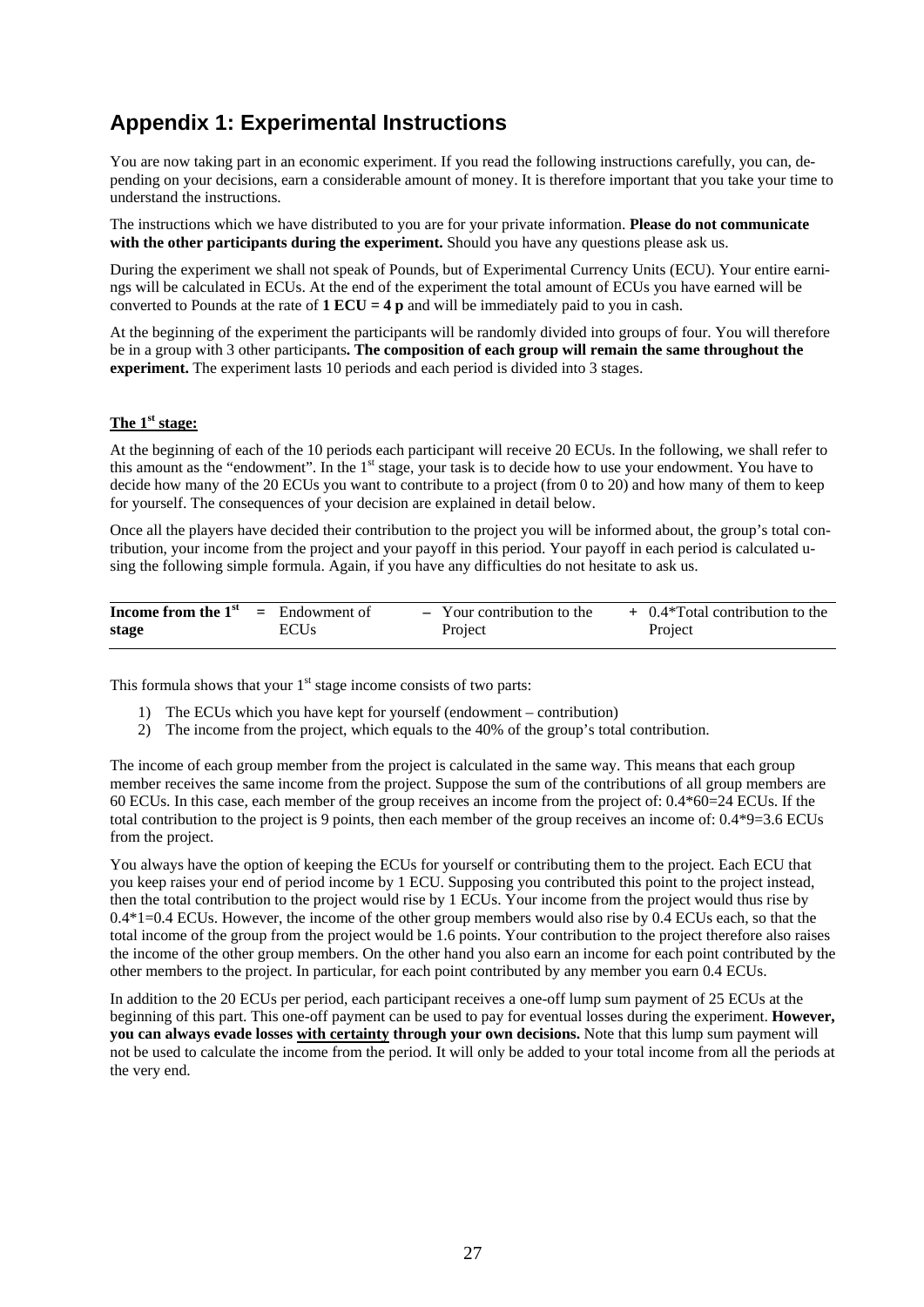#### **The 2nd stage:**

At the  $2<sup>nd</sup>$  stage you will be informed how much each group member contributed individually to the project at the  $1<sup>st</sup>$ stage. At this stage you can **reduce or leave equal** the income of **each** member of your group by **distributing points**. The other group members can also reduce your income if they wish to.

If you choose 0 points for a particular group member, you do not change his or her income. However if you give a member 1 point you reduce his or her income by 10 percent. If you give a member 2 points you reduce his or her income by 20 percent, etc. The amount of points you distribute to each member determines, therefore, how much you reduce their income from the 1<sup>st</sup> stage. If one player receives in total 4 points his income will be reduced by 40% and if he receives **10 or more** his income from the 1st stage will be reduced by 100%.

If you distribute points you have costs in ECUs, which depend on the amount of points you distribute. You can distribute between 0 and 10 points to each group member. The more points you give **to any** group member, the higher your costs. Your total costs are equal to the **sum of the costs of distributing points to each of the other three group members**. The following table illustrates the relation between distributed points to **each** group member and

| Points                       |  | <b>__</b> | $\overline{\phantom{a}}$ |                        | -  |    |    |    |
|------------------------------|--|-----------|--------------------------|------------------------|----|----|----|----|
| Cost of points per<br>person |  |           | n                        | $\epsilon$<br>$\bf{L}$ | 10 | 20 | 25 | 30 |

the cost of doing so in ECUs.

**Example:** Supposing you give 2 points to player 1 this costs you 2 ECUs; if you also give 8 points to player 3 this costs you a further 20 ECUs; and if you give 0 points to the last group member this has no additional cost for you. In this case, your total costs of distributing points would be 22 ECUs  $(2+20+0)$  and not 30 ECUs.

The following equation summarizes the previous information. Your total income from the two stages is calculated as follows:

| Income at the end  | $=$ Income from the | * $[(10 - received points)/10] - \text{Costs of distributed points}]$ |
|--------------------|---------------------|-----------------------------------------------------------------------|
| of the $2nd$ stage | $1st$ stage         |                                                                       |

Please note that your income in ECUs at the end of the  $2^{nd}$  and the  $3^{rd}$  stage can be negative, if the costs of your points distributed exceeds your (possibly reduced) income from the 1st stage. **You can however evade such losses**  with certainty through your own decisions. Should your income become zero or negative at the end of the 2<sup>nd</sup> stage you will not be able to continue to the  $3^{rd}$ stage. If your income becomes zero or negative at the end of the  $3^{rd}$ stage you can simply use your 25 ECUs that we gave you in the beginning in order to pay this off.

#### **The 3rd stage:**

In the 3<sup>rd</sup> and final stage, after being informed of the points that the other group members assigned to you, you will be given one last opportunity of assigning points back to the other participants, thus reducing their income. We shall call these points "counter-points". **You will only be able to assign counter-points to participants who assigned points to you during the 2nd stage** 

The costs of assigning points, as well as the income reduction caused by each point remain the same as before. The following table shows you how to calculate the costs for assigning counter-points.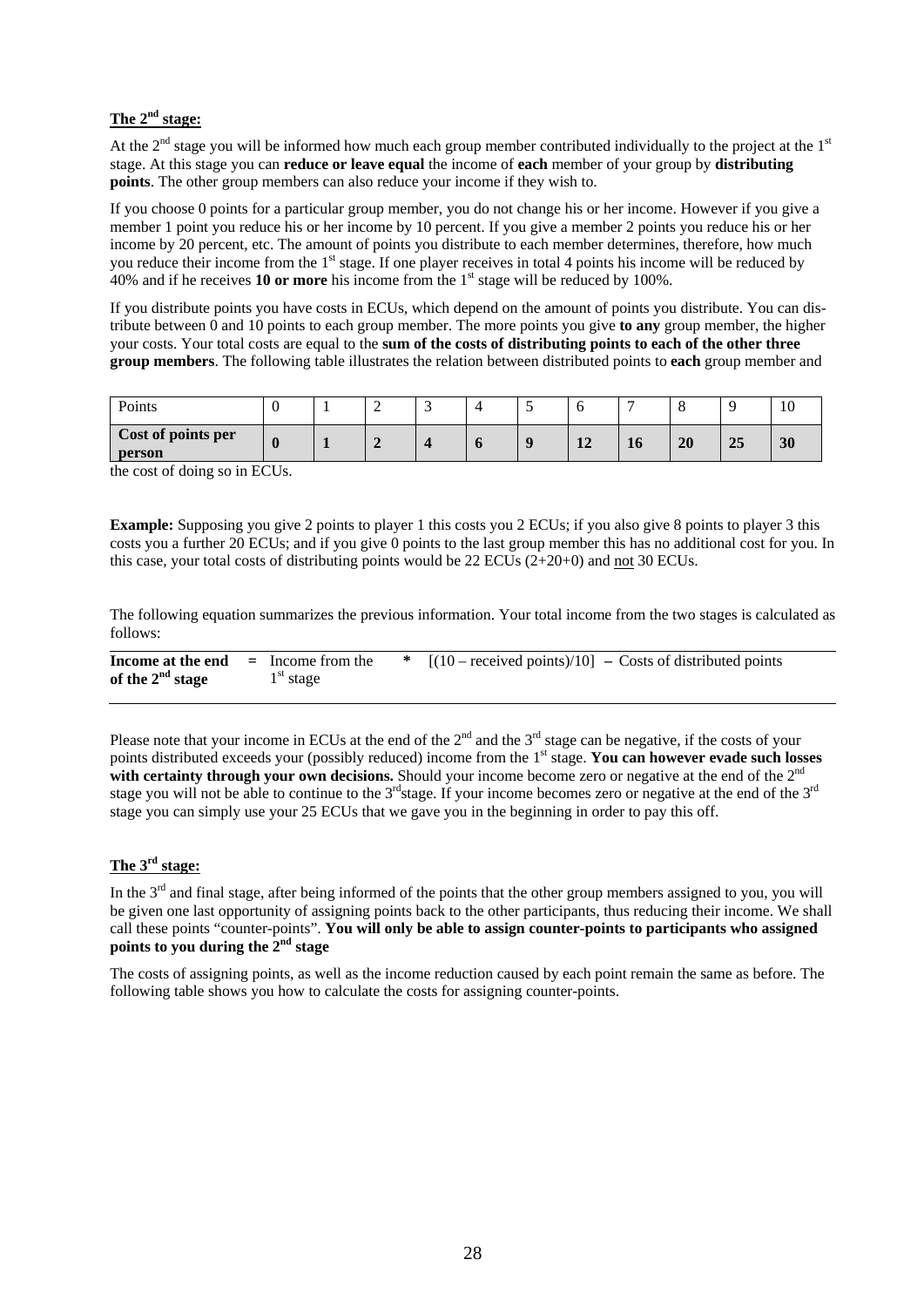| Costs for assigning counter-points to one specific group member in the                     |              |                                                                               |                         |                         |    |    |    |    |           |    |    |
|--------------------------------------------------------------------------------------------|--------------|-------------------------------------------------------------------------------|-------------------------|-------------------------|----|----|----|----|-----------|----|----|
| $3rd$ stage                                                                                |              |                                                                               |                         |                         |    |    |    |    |           |    |    |
| <b>Points</b> that you already assigned to one<br>specific group member in the $2nd$ stage |              | <b>Counter-points</b> you assign to that same group member in the $3rd$ stage |                         |                         |    |    |    |    |           |    |    |
|                                                                                            | $\Omega$     |                                                                               | 2                       | 3                       | 4  | 5  | 6  |    | 8         | 9  | 10 |
| $\overline{0}$                                                                             | $\mathbf{0}$ | 1                                                                             | $\overline{2}$          | $\overline{\mathbf{4}}$ | 6  | 9  | 12 | 16 | <b>20</b> | 25 | 30 |
|                                                                                            | 0            |                                                                               | 3                       | 5                       | 8  | 11 | 15 | 19 | 24        | 29 |    |
| $\overline{2}$                                                                             | $\mathbf{0}$ | $\overline{2}$                                                                | $\overline{\mathbf{4}}$ | 7                       | 10 | 14 | 18 | 23 | 28        |    |    |
| 3                                                                                          | $\bf{0}$     | $\overline{2}$                                                                | 5                       | 8                       | 12 | 16 | 21 | 26 |           |    |    |
| 4                                                                                          | $\mathbf{0}$ | 3                                                                             | 6                       | 10                      | 14 | 19 | 24 |    |           |    |    |
| 5                                                                                          | $\mathbf{0}$ | 3                                                                             | 7                       | 11                      | 16 | 21 |    |    |           |    |    |
| 6                                                                                          | $\mathbf{0}$ | $\overline{\mathbf{4}}$                                                       | 8                       | 13                      | 18 |    |    |    |           |    |    |
| 7                                                                                          | $\mathbf{0}$ | $\overline{\mathbf{4}}$                                                       | 9                       | 14                      |    |    |    |    |           |    |    |
| 8                                                                                          | $\mathbf{0}$ | 5                                                                             | 10                      |                         |    |    |    |    |           |    |    |
| 9                                                                                          | $\mathbf{0}$ | 5                                                                             |                         |                         |    |    |    |    |           |    |    |
| 10                                                                                         | 0            |                                                                               |                         |                         |    |    |    |    |           |    |    |

**Example:** if you distribute 2 points in the  $2^{nd}$ stage to player 1 you have a cost of 2 ECUs If in the  $3^{rd}$  stage you decide to distribute 3 counter-points to player 1, a further 7 ECUs are added to your cost.

Your income after the  $3<sup>rd</sup>$  stage (= period income) is therefore calculated as follows:

| Income at the end  |       | = Income from the $2^{nd}$ * $[(10 - received counter-$ | - Cost of distributed counter- |
|--------------------|-------|---------------------------------------------------------|--------------------------------|
| of the $3rd$ stage | stage | points $)/10$ ]                                         | points                         |

If you have any further questions please raise your hand and one of the supervisor.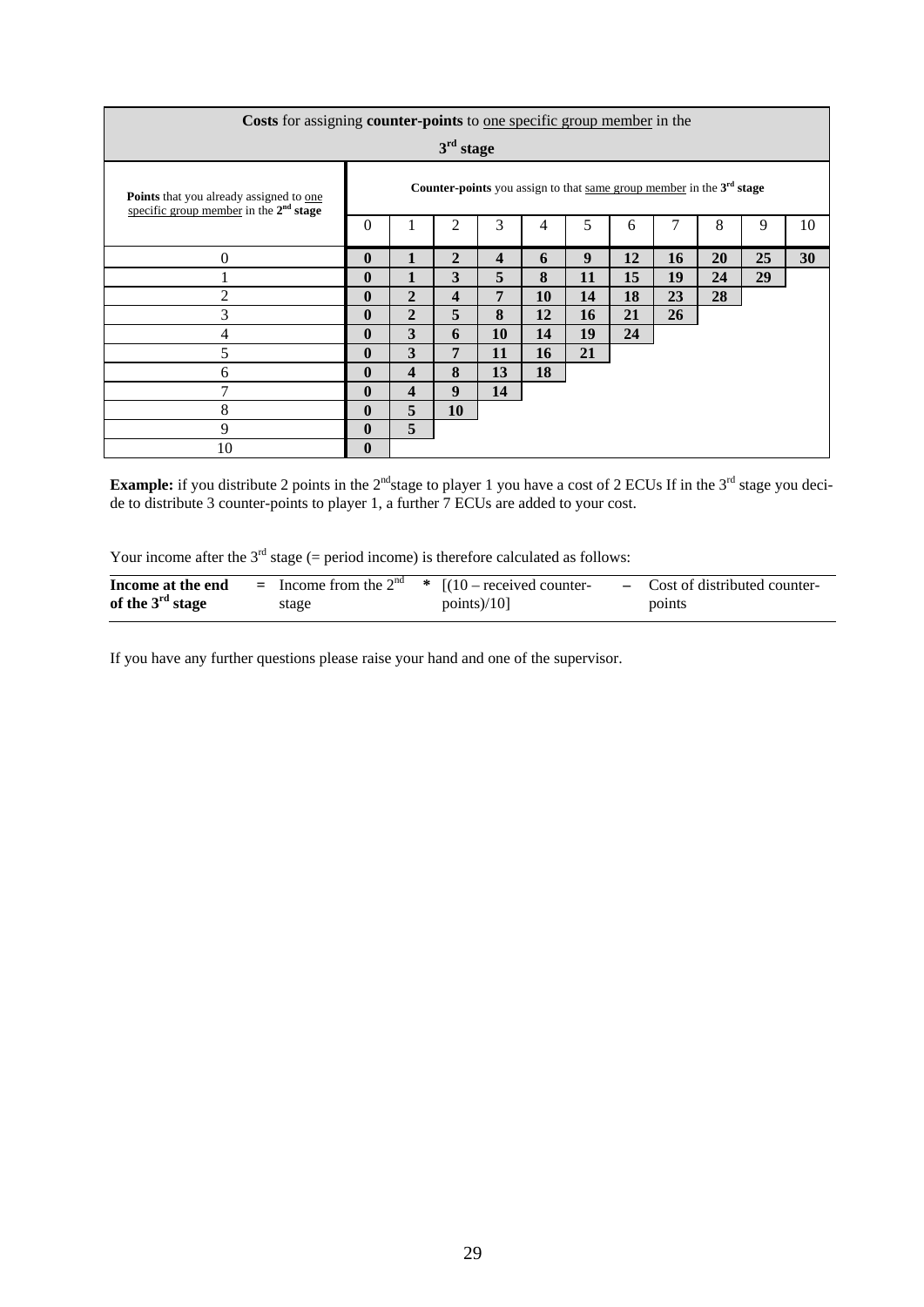## **Appendix 2: Control Questionnaire**

- **1.** Each group member has an endowment of 20 ECUs. Nobody (including you) contributes any ECUs to the project. What is:
	- a. Your income at the end of the first stage? ………
	- b. The income of the other group members?………
- **2.** Each group member has an endowment of 20 ECUs. You contribute 20 ECUs to the project. All other group members contribute 20 ECUs each to the project. What is:
	- a. Your income at the end of the first stage? ………
	- b. The income of the other group members?………
- **3.** Each group member has an endowment of 20 ECUs. The other three group members contribute together a total of 30 ECUs to the project. What is:
	- a. Your income at the end of the first stage if you contribute 0 ECUs to the project? ……….
	- b. Your income at the end of the first stage if you contribute 15 ECUs to the project? ……….
- **4.** Each group member has an endowment of 20 ECUs. You contribute 8 ECUs to the project. What is:
	- a. Your income at the end of the first stage if the other group members together contribute a further total of 7 ECUs to the project?...............
	- b. Your income at the end of the first stage if the other group members together contribute a further total of 22 ECUs to the project?...............
- **5.** At the second stage you distribute the following points to your three other group members: 9, 5, 0. What are the total costs of your distributed points?….
- **6.** What are your costs if you distribute 0 points? ……
- **7.** By how many percent will your income from the first stage be reduced when you receive from the other group members a total of:
	- a. 0 points? …
	- b.  $4$  points? ...
	- c. 15 points? …
- **8.** At the second stage you distribute the following points to your three other group members: 2, 2, 0. In the third stage you distribute the following points to your three other group members: 1, 1, 1. What are the total costs of your distributed points?….
- **9.** By how many per cent is your second stage income reduced, if you have received the sum of 3 counter-points from the other group members in stage 3?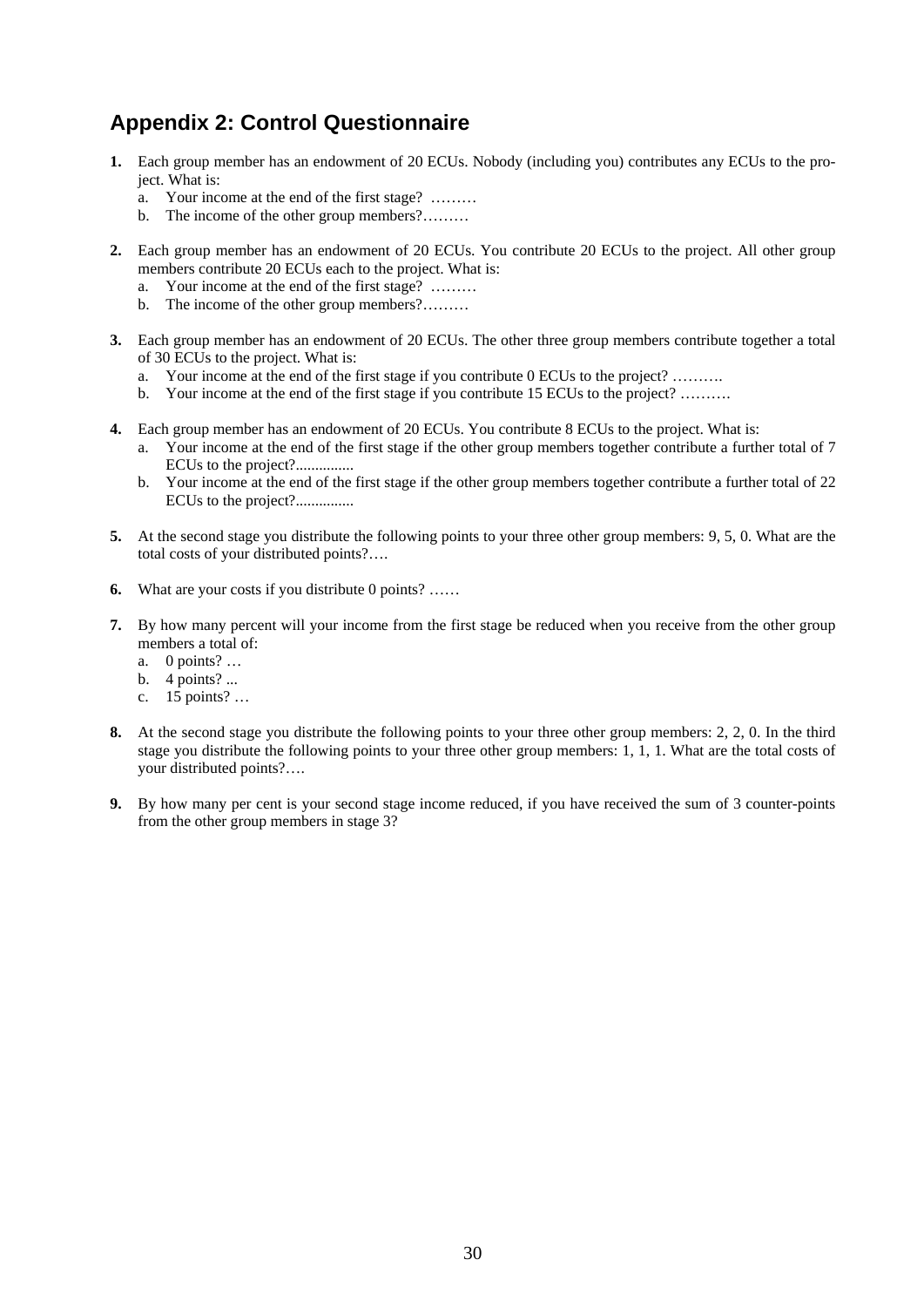## **Appendix 3: Additional Sheet FAV Treatment**

#### **Additional information for today's experiment**

This experiment has already been run at two laboratories in Bonn (Germany) and London (UK). The following figure shows you the contribution behaviour in four selected groups from both locations.



In these selected graphs you see how much the 4 group members contributed on average to the group project. In the selected groups 1 and 2 the contributions are high right from the beginning. In the selected groups 3 and 4, average contribution starts somewhat lower but rises over the course of the experiment.

Some additional numbers from the experiments in Bonn and London:

- a) In the first round of the two previous experiments, 58% to 74% of the contributions were between 10 and 20.
- b) In the last round, up to 53% of the contributions were equal to 20.
- c) Players, whose income was reduced in stage 2, only used counter-points in stage 3 in 29% to 41% of all possible cases.

All these graphs and numbers are meant to give you some orientation concerning the type of situation you might be in during the experiment and what you might possibly expect from the other members of your group.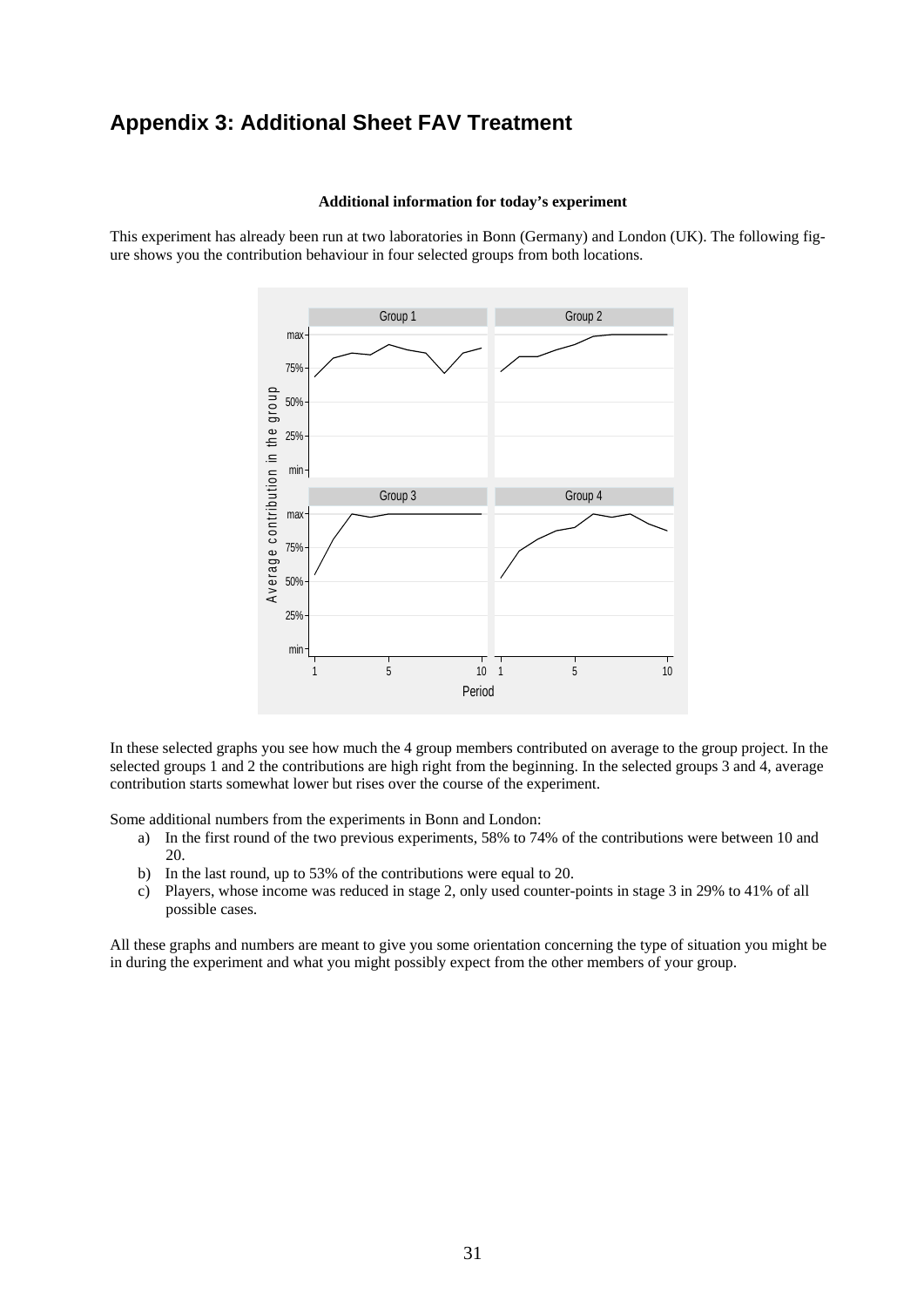## **Appendix 4: Additional Sheet UNFAV Treatment**

#### **Additional information for today's experiment**

This experiment has already been run at two laboratories in Bonn (Germany) and London (UK). The following figure shows you the contribution behaviour in four selected groups from both locations.



In these selected graphs you see how much the 4 group members contributed on average to the group project. In the selected groups 1 and 2 the contributions are rather low and display a decrease over the course of the experiment. In the selected groups 3 and 4, average contributions are low right from the beginning

Some additional numbers from the experiments in Bonn and London:

- a) In the first round of the two previous experiments, 37% to 55% of the contributions were between 0 and 10.
- b) In the last round, up to 52% of the contributions were equal to 0.
- c) Players, whose income was reduced in stage 2, only used counter-points in stage 3 to reduce the income of those who had given them points in stage 2. Every time they used counter-points they reduced the income of those who had given them points in stage 2 by 18% to 25%.

All these graphs and numbers are meant to give you some orientation concerning the type of situation you might be in during the experiment and what you might possibly expect from the other members of your group.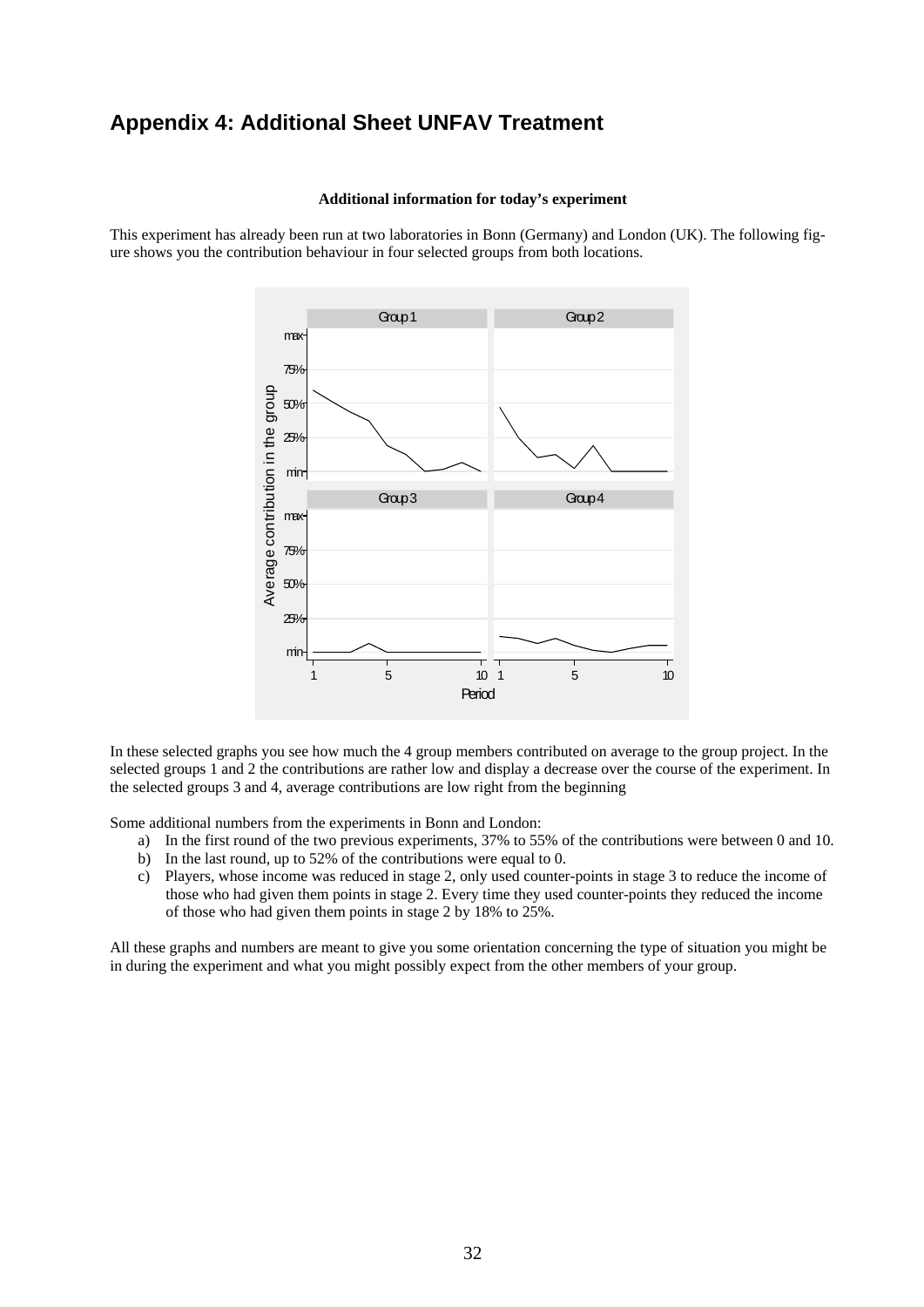## **Appendix 5: Belief Elicitation**

As noted in the main text, subjects in the belief elicitation treatments (FAV-B, UNFAV-B, 1FAV-B, 1UNFAV-B) had to read the same instructions and answer the same control questions as the participants in the contribution treatments (FAV, UNFAV, 1FAV, 1UNFAV). However, once ztree started subjects were told the following on their screens:

You have just read the instructions and answered the control questions. This game has already been played in other laboratories. The participants of those experiments read the same instructions as you and answered the same control questions. You are not going to play this game today. Instead, your task is to answer the following question:

What do you think, how much did those previous participants contribute on average in the first round to the project?

Your guess………

We have rounded the average down to the next whole number, i.e. the correct answer is a whole number between 0 and 20. If you guess is exactly correct, you will receive 4 Euros. If your guess is wrong, you will receive 0 Euros.